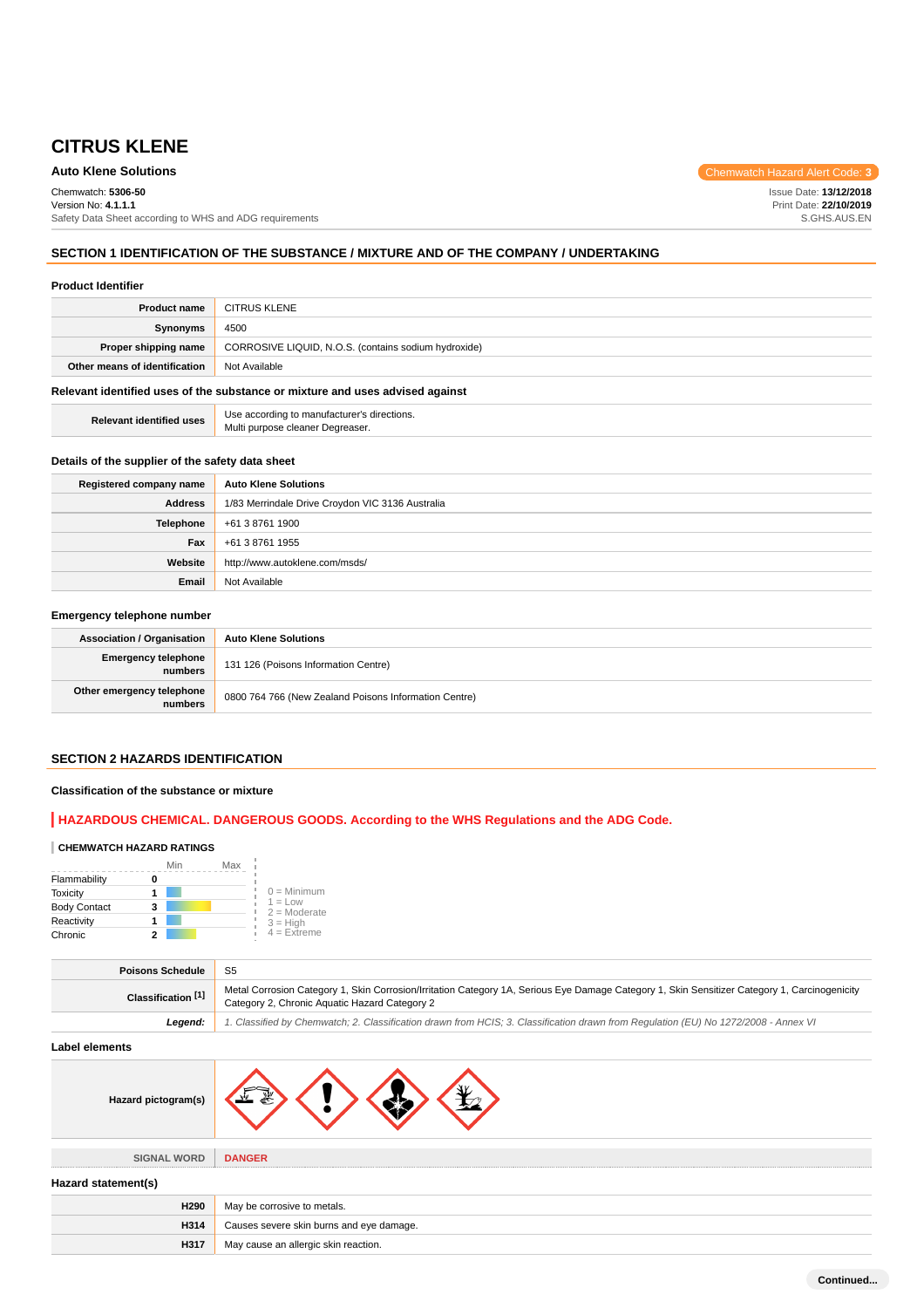| H351                                         | Suspected of causing cancer.                                               |
|----------------------------------------------|----------------------------------------------------------------------------|
| H411                                         | Toxic to aquatic life with long lasting effects.                           |
| <b>AUH019</b>                                | May form explosive peroxides.                                              |
| <b>Precautionary statement(s) Prevention</b> |                                                                            |
| P201                                         | Obtain special instructions before use.                                    |
| P260                                         | Do not breathe mist/vapours/ spray.                                        |
| P280                                         | Wear protective gloves/protective clothing/eye protection/face protection. |
| P281                                         | Use personal protective equipment as required.                             |
| P234                                         | Keep only in original container.                                           |
| P273                                         | Avoid release to the environment.                                          |
| P272                                         | Contaminated work clothing should not be allowed out of the workplace.     |

### **Precautionary statement(s) Response**

| P301+P330+P331 | IF SWALLOWED: Rinse mouth. Do NOT induce vomiting.                                                                               |
|----------------|----------------------------------------------------------------------------------------------------------------------------------|
| P303+P361+P353 | IF ON SKIN (or hair): Remove/Take off immediately all contaminated clothing. Rinse skin with water/shower.                       |
| P305+P351+P338 | IF IN EYES: Rinse cautiously with water for several minutes. Remove contact lenses, if present and easy to do. Continue rinsing. |
| P308+P313      | IF exposed or concerned: Get medical advice/attention.                                                                           |
| P310           | Immediately call a POISON CENTER or doctor/physician.                                                                            |
| P321           | Specific treatment (see advice on this label).                                                                                   |
| P363           | Wash contaminated clothing before reuse.                                                                                         |

### **Precautionary statement(s) Storage**

**P405** Store locked up.

### **Precautionary statement(s) Disposal**

**P501** Dispose of contents/container to authorised hazardous or special waste collection point in accordance with any local regulation.

# **SECTION 3 COMPOSITION / INFORMATION ON INGREDIENTS**

#### **Substances**

See section below for composition of Mixtures

### **Mixtures**

| <b>CAS No</b> | %[weight] | Name                            |
|---------------|-----------|---------------------------------|
| 111-76-2      | $<$ 10    | ethylene glycol monobutyl ether |
| 68603-42-9    | $<$ 5     | coconut diethanolamide          |
| 1310-73-2     | $<$ 5     | sodium hydroxide                |
| 5989-27-5     | $<$ 5     | d-limonene                      |
| 13235-36-4    | $<$ 1     | EDTA tetrasodium salt           |
| 7732-18-5     | balance   | water                           |

# **SECTION 4 FIRST AID MEASURES**

## **Description of first aid measures**

| <b>Eye Contact</b>  | If this product comes in contact with the eyes:<br>Immediately hold eyelids apart and flush the eye continuously with running water.<br>Ensure complete irrigation of the eye by keeping eyelids apart and away from eye and moving the eyelids by occasionally lifting the upper<br>and lower lids.<br>▶ Continue flushing until advised to stop by the Poisons Information Centre or a doctor, or for at least 15 minutes.<br>Transport to hospital or doctor without delay.<br>▶ Removal of contact lenses after an eye injury should only be undertaken by skilled personnel.                                                                                                                                                                                                                                                                                                                |
|---------------------|--------------------------------------------------------------------------------------------------------------------------------------------------------------------------------------------------------------------------------------------------------------------------------------------------------------------------------------------------------------------------------------------------------------------------------------------------------------------------------------------------------------------------------------------------------------------------------------------------------------------------------------------------------------------------------------------------------------------------------------------------------------------------------------------------------------------------------------------------------------------------------------------------|
| <b>Skin Contact</b> | If skin or hair contact occurs:<br>Immediately flush body and clothes with large amounts of water, using safety shower if available.<br>• Quickly remove all contaminated clothing, including footwear.<br>▶ Wash skin and hair with running water. Continue flushing with water until advised to stop by the Poisons Information Centre.<br>Transport to hospital, or doctor.                                                                                                                                                                                                                                                                                                                                                                                                                                                                                                                   |
| <b>Inhalation</b>   | If fumes or combustion products are inhaled remove from contaminated area.<br>Lay patient down. Keep warm and rested.<br>▶ Prostheses such as false teeth, which may block airway, should be removed, where possible, prior to initiating first aid procedures.<br>▶ Apply artificial respiration if not breathing, preferably with a demand valve resuscitator, bag-valve mask device, or pocket mask as trained.<br>Perform CPR if necessary.<br>Transport to hospital, or doctor.<br>Inhalation of vapours or aerosols (mists, fumes) may cause lung oedema.<br>► Corrosive substances may cause lung damage (e.g. lung oedema, fluid in the lungs).<br>As this reaction may be delayed up to 24 hours after exposure, affected individuals need complete rest (preferably in semi-recumbent<br>posture) and must be kept under medical observation even if no symptoms are (yet) manifested. |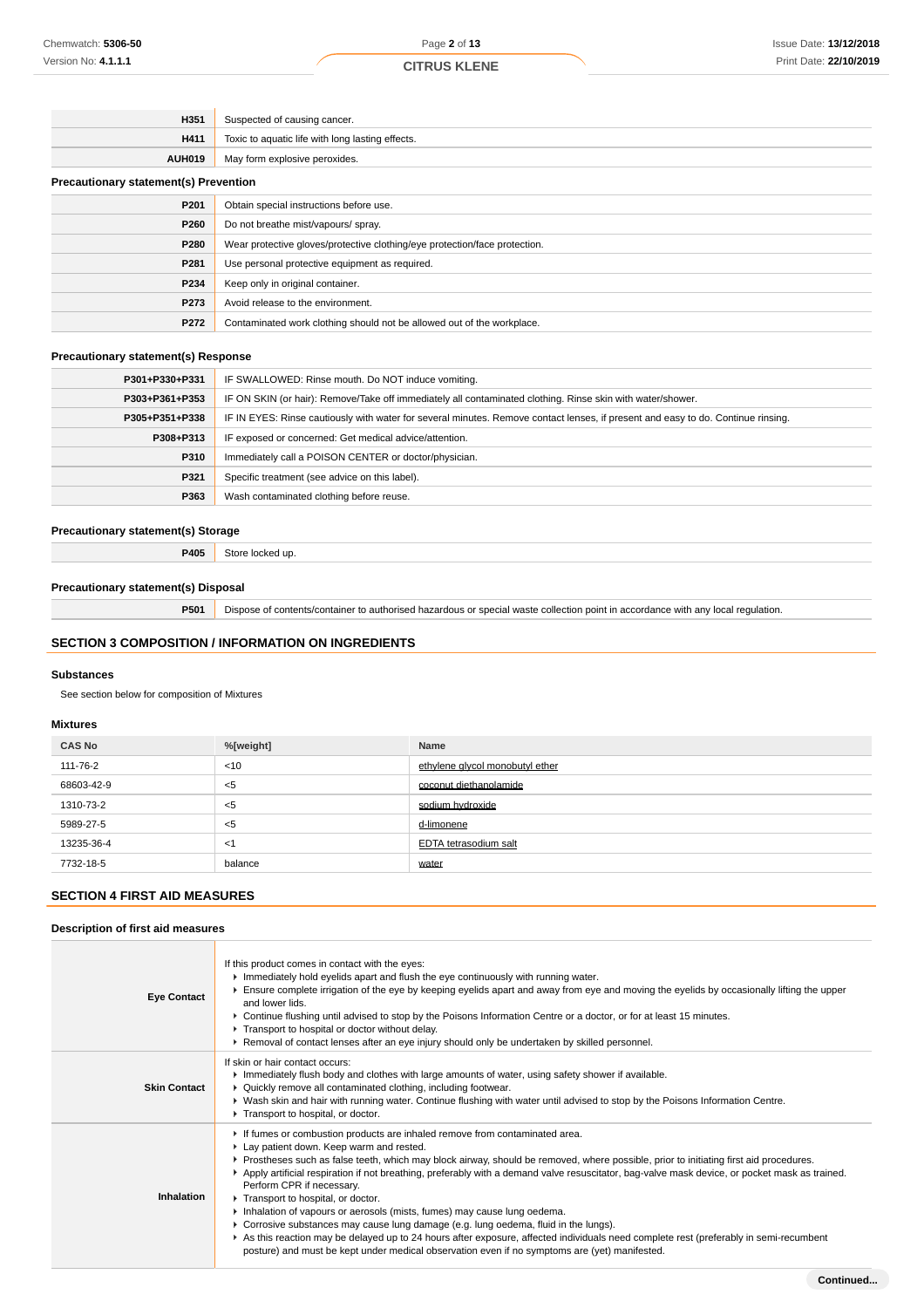|           | Before any such manifestation, the administration of a spray containing a dexamethasone derivative or beclomethasone derivative may be<br>considered.<br>This must definitely be left to a doctor or person authorised by him/her.<br>(ICSC13719)                                                                                                                                                                                                                                                                                                                                                                                                          |
|-----------|------------------------------------------------------------------------------------------------------------------------------------------------------------------------------------------------------------------------------------------------------------------------------------------------------------------------------------------------------------------------------------------------------------------------------------------------------------------------------------------------------------------------------------------------------------------------------------------------------------------------------------------------------------|
| Ingestion | For advice, contact a Poisons Information Centre or a doctor at once.<br>• Urgent hospital treatment is likely to be needed.<br>If swallowed do <b>NOT</b> induce vomiting.<br>If vomiting occurs, lean patient forward or place on left side (head-down position, if possible) to maintain open airway and prevent aspiration.<br>• Observe the patient carefully.<br>▶ Never give liquid to a person showing signs of being sleepy or with reduced awareness; i.e. becoming unconscious.<br>► Give water to rinse out mouth, then provide liquid slowly and as much as casualty can comfortably drink.<br>Transport to hospital or doctor without delay. |

#### **Indication of any immediate medical attention and special treatment needed**

For acute or short term repeated exposures to ethylene glycol:

- Early treatment of ingestion is important. Ensure emesis is satisfactory.
- **F** Test and correct for metabolic acidosis and hypocalcaemia.
- Apply sustained diuresis when possible with hypertonic mannitol.
- Evaluate renal status and begin haemodialysis if indicated. [I.L.O]
- ▶ Rapid absorption is an indication that emesis or lavage is effective only in the first few hours. Cathartics and charcoal are generally not effective.
- ▶ Correct acidosis, fluid/electrolyte balance and respiratory depression in the usual manner. Systemic acidosis (below 7.2) can be treated with intravenous sodium bicarbonate solution.
- Ethanol therapy prolongs the half-life of ethylene glycol and reduces the formation of toxic metabolites.
- Pyridoxine and thiamine are cofactors for ethylene glycol metabolism and should be given (50 to 100 mg respectively) intramuscularly, four times per day for 2 days. Magnesium is also a cofactor and should be replenished. The status of 4-methylpyrazole, in the treatment regime, is still uncertain. For clearance of the material and its metabolites, haemodialysis is much superior to peritoneal dialysis.

# [Ellenhorn and Barceloux: Medical Toxicology]

It has been suggested that there is a need for establishing a new biological exposure limit before a workshift that is clearly below 100 mmol ethoxy-acetic acids per mole creatinine in morning urine of people occupationally exposed to ethylene glycol ethers. This arises from the finding that an increase in urinary stones may be associated with such exposures. Laitinen J., et al: Occupational & Environmental Medicine 1996; 53, 595-600

For acute or short-term repeated exposures to highly alkaline materials:

- Respiratory stress is uncommon but present occasionally because of soft tissue edema.
- Unless endotracheal intubation can be accomplished under direct vision, cricothyroidotomy or tracheotomy may be necessary.
- **Dxygen is given as indicated.**
- The presence of shock suggests perforation and mandates an intravenous line and fluid administration.
- Damage due to alkaline corrosives occurs by liquefaction necrosis whereby the saponification of fats and solubilisation of proteins allow deep penetration into the tissue.
- Alkalis continue to cause damage after exposure.

#### INGESTION:

Milk and water are the preferred diluents

- No more than 2 glasses of water should be given to an adult.
- Neutralising agents should never be given since exothermic heat reaction may compound injury.
- \* Catharsis and emesis are absolutely contra-indicated.

\* Activated charcoal does not absorb alkali.

\* Gastric lavage should not be used. Supportive care involves the following:

- Withhold oral feedings initially.
- 
- If endoscopy confirms transmucosal injury start steroids only within the first 48 hours.
- ▶ Carefully evaluate the amount of tissue necrosis before assessing the need for surgical intervention.
- Patients should be instructed to seek medical attention whenever they develop difficulty in swallowing (dysphagia).

#### SKIN AND EYE:

Injury should be irrigated for 20-30 minutes.

Eye injuries require saline. [Ellenhorn & Barceloux: Medical Toxicology]

#### **SECTION 5 FIREFIGHTING MEASURES**

#### **Extinguishing media**

- Water spray or fog.
- $F$ Foam.
- **Dry chemical powder.**
- BCF (where regulations permit).
- ▶ Carbon dioxide.

#### **Special hazards arising from the substrate or mixture**

| <b>Fire Incompatibility</b>    | Avoid contamination with oxidising agents i.e. nitrates, oxidising acids, chlorine bleaches, pool chlorine etc. as ignition may result                                                                                                                                                                                                                                                                                                                                             |
|--------------------------------|------------------------------------------------------------------------------------------------------------------------------------------------------------------------------------------------------------------------------------------------------------------------------------------------------------------------------------------------------------------------------------------------------------------------------------------------------------------------------------|
| <b>Advice for firefighters</b> |                                                                                                                                                                                                                                                                                                                                                                                                                                                                                    |
| <b>Fire Fighting</b>           | Alert Fire Brigade and tell them location and nature of hazard.<br>▶ Wear full body protective clothing with breathing apparatus.<br>► Prevent, by any means available, spillage from entering drains or water course.<br>▶ Use fire fighting procedures suitable for surrounding area.<br>Do not approach containers suspected to be hot.<br>▶ Cool fire exposed containers with water spray from a protected location.<br>If safe to do so, remove containers from path of fire. |
| <b>Fire/Explosion Hazard</b>   | • Non combustible.<br>Not considered to be a significant fire risk.<br>Expansion or decomposition on heating may lead to violent rupture of containers.<br>► Decomposes on heating and may produce toxic fumes of carbon monoxide (CO).<br>May emit acrid smoke.<br>Decomposition may produce toxic fumes of:<br>carbon dioxide (CO2)<br>other pyrolysis products typical of burning organic material.<br>May emit corrosive fumes.                                                |
| <b>HAZCHEM</b>                 | 2X                                                                                                                                                                                                                                                                                                                                                                                                                                                                                 |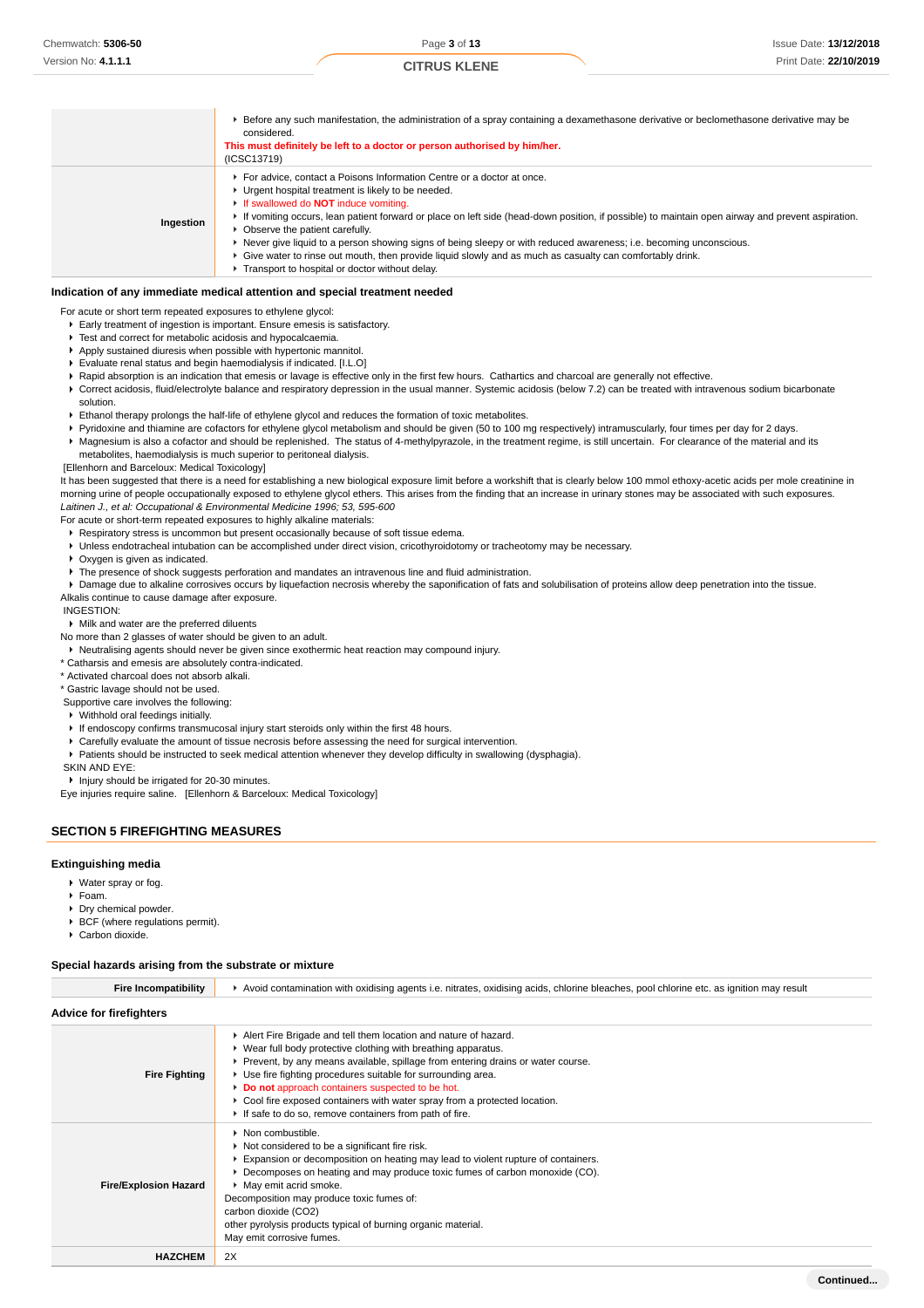## **SECTION 6 ACCIDENTAL RELEASE MEASURES**

**Personal precautions, protective equipment and emergency procedures**

See section 8

### **Environmental precautions**

See section 12

# **Methods and material for containment and cleaning up**

| <b>Minor Spills</b> | • Drains for storage or use areas should have retention basins for pH adjustments and dilution of spills before discharge or disposal of<br>material.<br>• Check regularly for spills and leaks.<br>▶ Clean up all spills immediately.<br>Avoid breathing vapours and contact with skin and eyes.<br>► Control personal contact with the substance, by using protective equipment.<br>• Contain and absorb spill with sand, earth, inert material or vermiculite.<br>$\triangleright$ Wipe up.<br>• Place in a suitable, labelled container for waste disposal. |
|---------------------|-----------------------------------------------------------------------------------------------------------------------------------------------------------------------------------------------------------------------------------------------------------------------------------------------------------------------------------------------------------------------------------------------------------------------------------------------------------------------------------------------------------------------------------------------------------------|
| <b>Major Spills</b> | • Clear area of personnel and move upwind.<br>Alert Fire Brigade and tell them location and nature of hazard.<br>▶ Wear full body protective clothing with breathing apparatus.<br>▶ Prevent, by any means available, spillage from entering drains or water course.<br>• Consider evacuation (or protect in place).<br>▶ Stop leak if safe to do so.<br>Contain spill with sand, earth or vermiculite.                                                                                                                                                         |

Personal Protective Equipment advice is contained in Section 8 of the SDS.

# **SECTION 7 HANDLING AND STORAGE**

| Precautions for safe handling                                |                                                                                                                                                                                                                                                                                                                                                                                                                                                                                                                                                                                                                                                                                                                                                                                                                                                                                                                                                                                                                                                                                                                                                                                                                                                                                                                                                                                                                                                                                                                                                                                                                                                                                                                                                                                                                                                                                                                                                                                                                                                                                                                                                                                                                                                                              |
|--------------------------------------------------------------|------------------------------------------------------------------------------------------------------------------------------------------------------------------------------------------------------------------------------------------------------------------------------------------------------------------------------------------------------------------------------------------------------------------------------------------------------------------------------------------------------------------------------------------------------------------------------------------------------------------------------------------------------------------------------------------------------------------------------------------------------------------------------------------------------------------------------------------------------------------------------------------------------------------------------------------------------------------------------------------------------------------------------------------------------------------------------------------------------------------------------------------------------------------------------------------------------------------------------------------------------------------------------------------------------------------------------------------------------------------------------------------------------------------------------------------------------------------------------------------------------------------------------------------------------------------------------------------------------------------------------------------------------------------------------------------------------------------------------------------------------------------------------------------------------------------------------------------------------------------------------------------------------------------------------------------------------------------------------------------------------------------------------------------------------------------------------------------------------------------------------------------------------------------------------------------------------------------------------------------------------------------------------|
| Safe handling                                                | DO NOT allow clothing wet with material to stay in contact with skin<br>The tendency of many ethers to form explosive peroxides is well documented. Ethers lacking non-methyl hydrogen atoms adjacent to the ether<br>link are thought to be relatively safe<br>DO NOT concentrate by evaporation, or evaporate extracts to dryness, as residues may contain explosive peroxides with DETONATION<br>potential.<br>Any static discharge is also a source of hazard.<br>▶ Before any distillation process remove trace peroxides by shaking with excess 5% aqueous ferrous sulfate solution or by percolation through<br>a column of activated alumina.<br>▶ Distillation results in uninhibited ether distillate with considerably increased hazard because of risk of peroxide formation on storage.<br>Add inhibitor to any distillate as required.<br>▶ When solvents have been freed from peroxides by percolation through columns of activated alumina, the absorbed peroxides must promptly<br>be desorbed by treatment with polar solvents such as methanol or water, which should then be disposed of safely.<br>The substance accumulates peroxides which may become hazardous only if it evaporates or is distilled or otherwise treated to concentrate the<br>peroxides. The substance may concentrate around the container opening for example.<br>Purchases of peroxidisable chemicals should be restricted to ensure that the chemical is used completely before it can become peroxidised.<br>A responsible person should maintain an inventory of peroxidisable chemicals or annotate the general chemical inventory to indicate which<br>chemicals are subject to peroxidation. An expiration date should be determined. The chemical should either be treated to remove peroxides<br>or disposed of before this date.<br>The person or laboratory receiving the chemical should record a receipt date on the bottle.<br>Avoid all personal contact, including inhalation.<br>▶ Wear protective clothing when risk of exposure occurs.<br>Use in a well-ventilated area.<br>Avoid contact with moisture.<br>Avoid contact with incompatible materials.<br>V When handling, DO NOT eat, drink or smoke.<br>▶ Keep containers securely sealed when not in use. |
| <b>Other information</b>                                     | Store in original containers.<br>Keep containers securely sealed.<br>Store in a cool, dry, well-ventilated area.<br>Store away from incompatible materials and foodstuff containers.<br>▶ Protect containers against physical damage and check regularly for leaks.<br>▶ Observe manufacturer's storage and handling recommendations contained within this SDS.<br>DO NOT store near acids, or oxidising agents<br>▶ No smoking, naked lights, heat or ignition sources.                                                                                                                                                                                                                                                                                                                                                                                                                                                                                                                                                                                                                                                                                                                                                                                                                                                                                                                                                                                                                                                                                                                                                                                                                                                                                                                                                                                                                                                                                                                                                                                                                                                                                                                                                                                                     |
| Conditions for safe storage, including any incompatibilities |                                                                                                                                                                                                                                                                                                                                                                                                                                                                                                                                                                                                                                                                                                                                                                                                                                                                                                                                                                                                                                                                                                                                                                                                                                                                                                                                                                                                                                                                                                                                                                                                                                                                                                                                                                                                                                                                                                                                                                                                                                                                                                                                                                                                                                                                              |
| Suitable container                                           | Lined metal can, lined metal pail/ can.<br>▶ Plastic pail.<br>▶ Polyliner drum.<br>Packing as recommended by manufacturer.<br>• Check all containers are clearly labelled and free from leaks.<br>For low viscosity materials<br>• Drums and jerricans must be of the non-removable head type.<br>▶ Where a can is to be used as an inner package, the can must have a screwed enclosure.<br>For materials with a viscosity of at least 2680 cSt. (23 deg. C) and solids (between 15 C deg. and 40 deg C.):<br>▶ Removable head packaging;<br>Cans with friction closures and<br>• low pressure tubes and cartridges                                                                                                                                                                                                                                                                                                                                                                                                                                                                                                                                                                                                                                                                                                                                                                                                                                                                                                                                                                                                                                                                                                                                                                                                                                                                                                                                                                                                                                                                                                                                                                                                                                                         |

may be used. -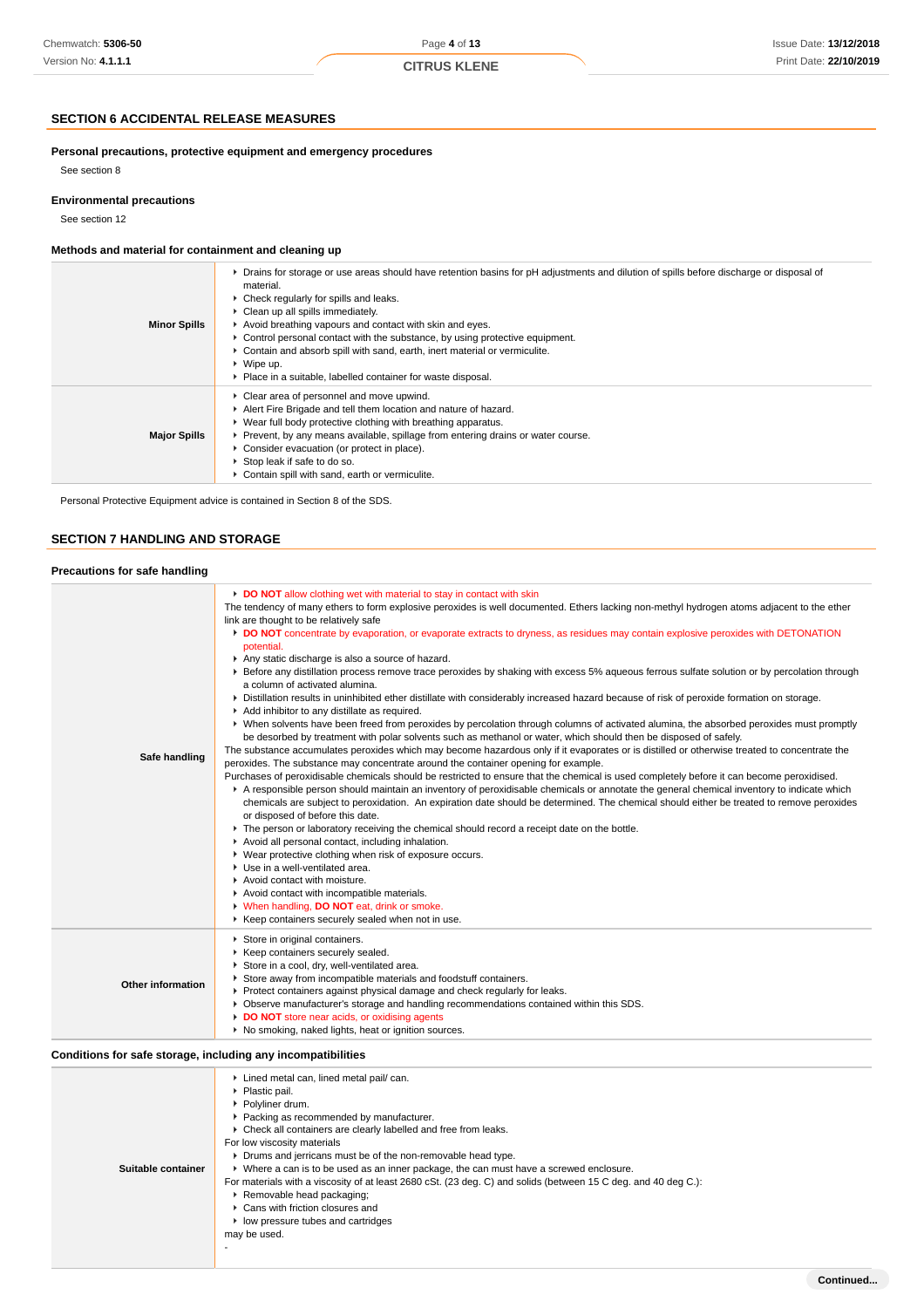|                         | Where combination packages are used, and the inner packages are of glass, porcelain or stoneware, there must be sufficient inert cushioning<br>material in contact with inner and outer packages unless the outer packaging is a close fitting moulded plastic box and the substances are not<br>incompatible with the plastic. |
|-------------------------|---------------------------------------------------------------------------------------------------------------------------------------------------------------------------------------------------------------------------------------------------------------------------------------------------------------------------------|
| Storage incompatibility | Avoid strong acids, acid chlorides, acid anhydrides and chloroformates.<br>Avoid contact with copper, aluminium and their alloys.<br>Avoid reaction with oxidising agents                                                                                                                                                       |

# **SECTION 8 EXPOSURE CONTROLS / PERSONAL PROTECTION**

### **Control parameters**

# **OCCUPATIONAL EXPOSURE LIMITS (OEL)**

# **INGREDIENT DATA**

| Source                       | <b>Ingredient</b>               | <b>Material name</b> | <b>TWA</b>          | STEL               | Peak               | <b>Notes</b>  |
|------------------------------|---------------------------------|----------------------|---------------------|--------------------|--------------------|---------------|
| Australia Exposure Standards | ethylene glycol monobutyl ether | 2-Butoxvethanol      | 20 ppm / 96.9 mg/m3 | 242 mg/m3 / 50 ppm | Not Available      | Not Available |
| Australia Exposure Standards | sodium hvdroxide                | Sodium hydroxide     | Not Available       | Not Available      | $2 \text{ mg/m}$ 3 | Not Available |

### **EMERGENCY LIMITS**

| Ingredient                      | <b>Material name</b>                                                   |                     | TEEL-1        | TEEL-2        | TEEL-3        |
|---------------------------------|------------------------------------------------------------------------|---------------------|---------------|---------------|---------------|
| ethylene glycol monobutyl ether | Butoxyethanol, 2-; (Glycol ether EB)                                   |                     | 60 ppm        | $120$ ppm     | 700 ppm       |
| sodium hydroxide                | Sodium hydroxide                                                       |                     | Not Available | Not Available | Not Available |
| d-limonene                      | Limonene. d-                                                           |                     | 15 ppm        | 67 ppm        | 170 ppm       |
| EDTA tetrasodium salt           | Ethylenediaminetetraacetic acid, tetrasodium salt, dihydrate           |                     | 82 mg/m3      | 900 mg/m3     | 5,500 mg/m3   |
| EDTA tetrasodium salt           | Ethylenediaminetetraacetic acid, tetrasodiumn salt; (Tetrasodium EDTA) |                     | 75 mg/m3      | 830 mg/m3     | 5,000 mg/m3   |
|                                 |                                                                        |                     |               |               |               |
| Ingredient                      | <b>Original IDLH</b>                                                   | <b>Revised IDLH</b> |               |               |               |
| ethylene glycol monobutyl ether | 700 ppm                                                                | Not Available       |               |               |               |
| coconut diethanolamide          | Not Available<br>Not Available                                         |                     |               |               |               |
| sodium hydroxide                | Not Available<br>$10 \text{ mg/m}$                                     |                     |               |               |               |
| d-limonene                      | Not Available<br>Not Available                                         |                     |               |               |               |

## **OCCUPATIONAL EXPOSURE BANDING**

| Ingredient             | <b>Occupational Exposure Band Rating</b>                                                                                                                                                                                                                                                 | <b>Occupational Exposure Band Limit</b> |  |
|------------------------|------------------------------------------------------------------------------------------------------------------------------------------------------------------------------------------------------------------------------------------------------------------------------------------|-----------------------------------------|--|
| coconut diethanolamide |                                                                                                                                                                                                                                                                                          | $\leq 0.1$ ppm                          |  |
| d-limonene             |                                                                                                                                                                                                                                                                                          | $\leq 0.1$ ppm                          |  |
| EDTA tetrasodium salt  |                                                                                                                                                                                                                                                                                          | $\leq 0.01$ mg/m <sup>3</sup>           |  |
| Notes:                 | Occupational exposure banding is a process of assigning chemicals into specific categories or bands based on a chemical's potency and the<br>adverse health outcomes associated with exposure. The output of this process is an occupational exposure band (OEB), which corresponds to a |                                         |  |

EDTA tetrasodium salt Not Available Not Available water **Not Available** Not Available **Not Available** Not Available

> adverse health outcomes associated with exposure. The output of this process is an occupational exposure band (OEB), which corresponds to a range of exposure concentrations that are expected to protect worker health.

### **Exposure controls**

| Appropriate engineering<br>controls | Engineering controls are used to remove a hazard or place a barrier between the worker and the hazard. Well-designed engineering controls can<br>be highly effective in protecting workers and will typically be independent of worker interactions to provide this high level of protection.<br>The basic types of engineering controls are:<br>Process controls which involve changing the way a job activity or process is done to reduce the risk.<br>Enclosure and/or isolation of emission source which keeps a selected hazard "physically" away from the worker and ventilation that strategically<br>"adds" and "removes" air in the work environment. Ventilation can remove or dilute an air contaminant if designed properly. The design of a<br>ventilation system must match the particular process and chemical or contaminant in use.<br>Employers may need to use multiple types of controls to prevent employee overexposure. |
|-------------------------------------|-------------------------------------------------------------------------------------------------------------------------------------------------------------------------------------------------------------------------------------------------------------------------------------------------------------------------------------------------------------------------------------------------------------------------------------------------------------------------------------------------------------------------------------------------------------------------------------------------------------------------------------------------------------------------------------------------------------------------------------------------------------------------------------------------------------------------------------------------------------------------------------------------------------------------------------------------|
| <b>Personal protection</b>          |                                                                                                                                                                                                                                                                                                                                                                                                                                                                                                                                                                                                                                                                                                                                                                                                                                                                                                                                                 |
| Eye and face protection             | Chemical goggles.<br>Full face shield may be required for supplementary but never for primary protection of eyes.<br>► Contact lenses may pose a special hazard; soft contact lenses may absorb and concentrate irritants. A written policy document, describing<br>the wearing of lenses or restrictions on use, should be created for each workplace or task. This should include a review of lens absorption<br>and adsorption for the class of chemicals in use and an account of injury experience. Medical and first-aid personnel should be trained in<br>their removal and suitable equipment should be readily available. In the event of chemical exposure, begin eye irrigation immediately and<br>remove contact lens as soon as practicable.                                                                                                                                                                                       |
| <b>Skin protection</b>              | See Hand protection below                                                                                                                                                                                                                                                                                                                                                                                                                                                                                                                                                                                                                                                                                                                                                                                                                                                                                                                       |
| Hands/feet protection               | ▶ Wear chemical protective gloves, e.g. PVC.<br>▶ Wear safety footwear or safety gumboots, e.g. Rubber<br>▶ When handling corrosive liquids, wear trousers or overalls outside of boots, to avoid spills entering boots.<br>NOTE:<br>• The material may produce skin sensitisation in predisposed individuals. Care must be taken, when removing gloves and other protective<br>equipment, to avoid all possible skin contact.<br>▶ Contaminated leather items, such as shoes, belts and watch-bands should be removed and destroyed.<br>The selection of suitable gloves does not only depend on the material, but also on further marks of quality which vary from manufacturer to<br>manufacturer. Where the chemical is a preparation of several substances, the resistance of the glove material can not be calculated in advance                                                                                                          |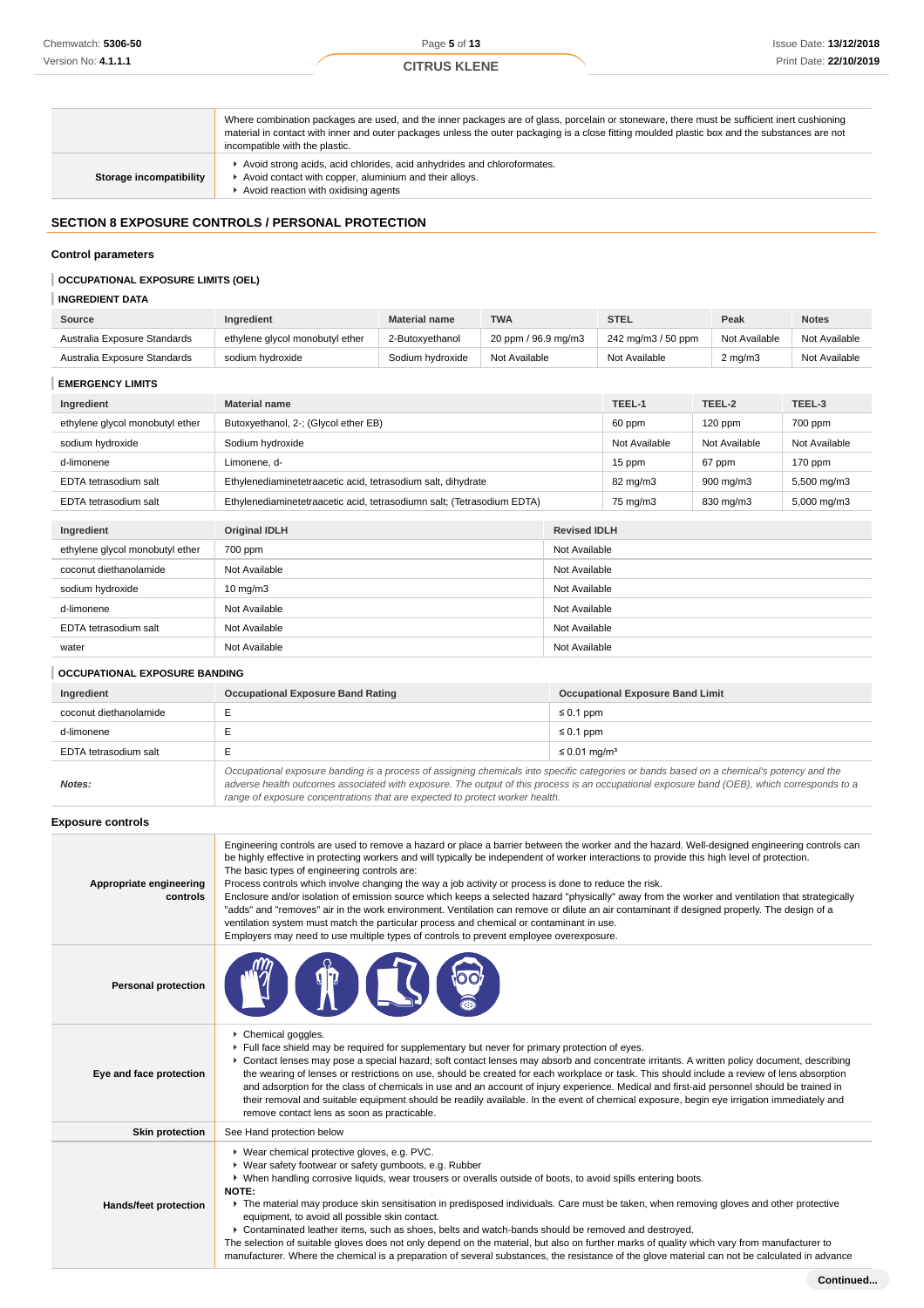|                        | and has therefore to be checked prior to the application.<br>The exact break through time for substances has to be obtained from the manufacturer of the protective gloves and has to be observed when<br>making a final choice.<br>Personal hygiene is a key element of effective hand care. Gloves must only be worn on clean hands. After using gloves, hands should be<br>washed and dried thoroughly. Application of a non-perfumed moisturiser is recommended. |
|------------------------|----------------------------------------------------------------------------------------------------------------------------------------------------------------------------------------------------------------------------------------------------------------------------------------------------------------------------------------------------------------------------------------------------------------------------------------------------------------------|
| <b>Body protection</b> | See Other protection below                                                                                                                                                                                                                                                                                                                                                                                                                                           |
| Other protection       | • Overalls.<br>▶ PVC Apron.<br>PVC protective suit may be required if exposure severe.<br>Eyewash unit.<br>Ensure there is ready access to a safety shower.                                                                                                                                                                                                                                                                                                          |

### **Recommended material(s)**

**GLOVE SELECTION INDEX**

Glove selection is based on a modified presentation of the:

#### **"Forsberg Clothing Performance Index".**

 The effect(s) of the following substance(s) are taken into account in the **computergenerated** selection:

CITRUS KLENE

| <b>Material</b>       | CPI |
|-----------------------|-----|
| <b>BUTYL</b>          | С   |
| NAT+NEOPR+NITRILE     | C   |
| <b>NATURAL RUBBER</b> | C   |
| NATURAL+NEOPRENE      | C   |
| <b>NEOPRENE</b>       | C   |
| NEOPRENE/NATURAL      | C   |
| <b>NITRILE</b>        | C   |
| NITRILE+PVC           | C   |
| PE                    | C   |
| PE/EVAL/PE            | C   |
| <b>PVA</b>            | C   |
| <b>PVC</b>            | C   |
| SARANEX-23            | C   |
| SARANEX-23 2-PLY      | C   |
| <b>TEFLON</b>         | C   |
| <b>VITON</b>          | C   |
| VITON/CHLOROBUTYL     | C   |

\* CPI - Chemwatch Performance Index

#### A: Best Selection

B: Satisfactory; may degrade after 4 hours continuous immersion

C: Poor to Dangerous Choice for other than short term immersion

**NOTE**: As a series of factors will influence the actual performance of the glove, a final selection must be based on detailed observation. -

\* Where the glove is to be used on a short term, casual or infrequent basis, factors such as "feel" or convenience (e.g. disposability), may dictate a choice of gloves which might otherwise be unsuitable following long-term or frequent use. A qualified practitioner should be consulted.

### **SECTION 9 PHYSICAL AND CHEMICAL PROPERTIES**

#### **Information on basic physical and chemical properties**

# **Respiratory protection**

Type AK-P Filter of sufficient capacity. (AS/NZS 1716 & 1715, EN 143:2000 & 149:2001, ANSI Z88 or national equivalent)

Where the concentration of gas/particulates in the breathing zone, approaches or exceeds the "Exposure Standard" (or ES), respiratory protection is required. Degree of protection varies with both face-piece and Class of filter; the nature of protection varies with Type of filter.

| <b>Required Minimum</b><br><b>Protection Factor</b> | <b>Half-Face</b><br>Respirator | <b>Full-Face</b><br>Respirator     | <b>Powered Air</b><br>Respirator        |
|-----------------------------------------------------|--------------------------------|------------------------------------|-----------------------------------------|
| up to $10 \times ES$                                | AK-AUS P2                      |                                    | AK-PAPR-AUS /<br>Class 1 P <sub>2</sub> |
| up to $50 \times ES$                                |                                | AK-AUS / Class<br>1 P <sub>2</sub> |                                         |
| up to $100 \times ES$                               | ٠                              | AK-2 P2                            | AK-PAPR-2 P2 ^                          |

#### ^ - Full-face

A(All classes) = Organic vapours, B AUS or B1 = Acid gasses, B2 = Acid gas or hydrogen cyanide(HCN), B3 = Acid gas or hydrogen cyanide(HCN), E = Sulfur dioxide(SO2), G = Agricultural chemicals, K = Ammonia(NH3), Hg = Mercury, NO = Oxides of nitrogen,  $MB =$  Methyl bromide,  $AX =$  Low boiling point organic compounds(below 65 degC)

- Cartridge respirators should never be used for emergency ingress or in areas of unknown vapour concentrations or oxygen content.
- $\blacktriangleright$  The wearer must be warned to leave the contaminated area immediately on detecting any odours through the respirator. The odour may indicate that the mask is not functioning properly, that the vapour concentration is too high, or that the mask is not properly fitted. Because of these limitations, only restricted use of cartridge respirators is considered appropriate.
- Cartridge performance is affected by humidity. Cartridges should be changed after 2 hr of continuous use unless it is determined that the humidity is less than 75%, in which case, cartridges can be used for 4 hr. Used cartridges should be discarded daily, regardless of the length of time used

| Appearance                                      | Clear liquid; mixes with water. |                                            |                |
|-------------------------------------------------|---------------------------------|--------------------------------------------|----------------|
|                                                 |                                 |                                            |                |
| <b>Physical state</b>                           | Liquid                          | Relative density (Water = $1$ )            | 1.07           |
| Odour                                           | Not Available                   | Partition coefficient n-octanol<br>/ water | Not Available  |
| <b>Odour threshold</b>                          | Not Available                   | Auto-ignition temperature (°C)             | Not Applicable |
| pH (as supplied)                                | 12.3-12.5                       | <b>Decomposition temperature</b>           | Not Available  |
| Melting point / freezing point<br>(°C)          | Not Available                   | <b>Viscosity (cSt)</b>                     | Not Available  |
| Initial boiling point and boiling<br>range (°C) | Not Available                   | Molecular weight (g/mol)                   | Not Applicable |
| Flash point (°C)                                | Not Applicable                  | <b>Taste</b>                               | Not Available  |
| <b>Evaporation rate</b>                         | Not Available                   | <b>Explosive properties</b>                | Not Available  |
| Flammability                                    | Not Applicable                  | <b>Oxidising properties</b>                | Not Available  |
| Upper Explosive Limit (%)                       | Not Applicable                  | Surface Tension (dyn/cm or<br>$mN/m$ )     | Not Available  |
| Lower Explosive Limit (%)                       | Not Applicable                  | <b>Volatile Component (%vol)</b>           | Not Available  |
|                                                 |                                 |                                            | Continued      |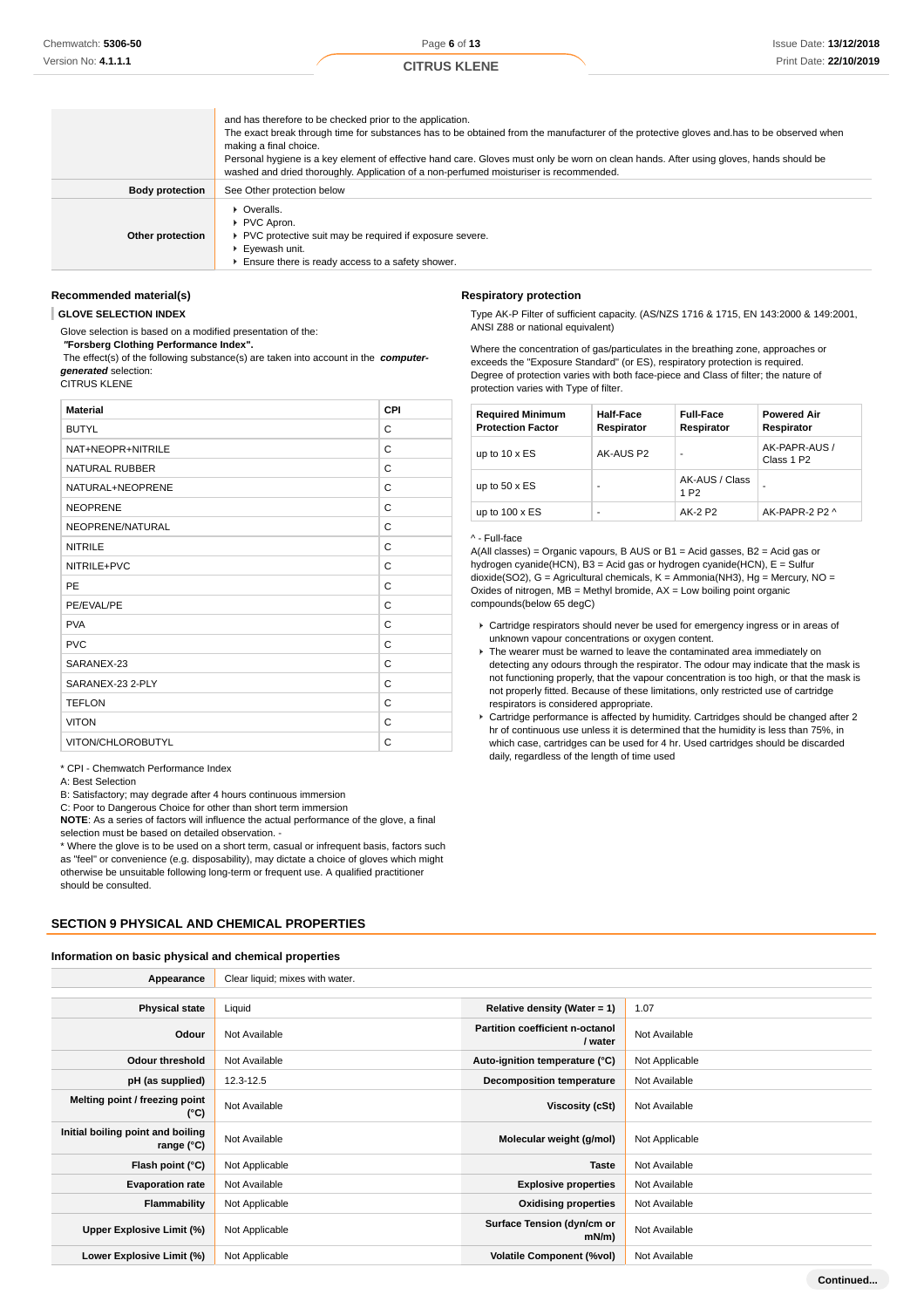| Vapour pressure (kPa)    | Not Available | <b>Gas group</b>        | Not Available |
|--------------------------|---------------|-------------------------|---------------|
| Solubility in water      | Miscible      | pH as a solution $(1%)$ | Not Available |
| Vapour density (Air = 1) | Not Available | VOC q/L                 | Not Available |

# **SECTION 10 STABILITY AND REACTIVITY**

| Reactivity                                 | See section 7                                                                                                                        |
|--------------------------------------------|--------------------------------------------------------------------------------------------------------------------------------------|
| <b>Chemical stability</b>                  | • Unstable in the presence of incompatible materials.<br>▶ Product is considered stable.<br>Hazardous polymerisation will not occur. |
| Possibility of hazardous<br>reactions      | See section 7                                                                                                                        |
| <b>Conditions to avoid</b>                 | See section 7                                                                                                                        |
| Incompatible materials                     | See section 7                                                                                                                        |
| <b>Hazardous decomposition</b><br>products | See section 5                                                                                                                        |

# **SECTION 11 TOXICOLOGICAL INFORMATION**

# **Information on toxicological effects**

| <b>Inhaled</b>      | Ethylene glycol monobutyl ether can destroy the blood cells with long term exposure. It also causes eye, nose and throat discomfort. Higher<br>doses can cause blood in the urine.<br>Inhaling corrosive bases may irritate the respiratory tract. Symptoms include cough, choking, pain and damage to the mucous membrane.                                                                                                                                                                                                                                                                                                                                                                                                                                                                                                                                                                                                                                                                                                                                                                                                                                                                                                                                                                                                                                                                                                                                                                                                                                                                                                                                                                                                                                                                                                                                                                                                                                                                                                                                                                                                                                                                                                                        |
|---------------------|----------------------------------------------------------------------------------------------------------------------------------------------------------------------------------------------------------------------------------------------------------------------------------------------------------------------------------------------------------------------------------------------------------------------------------------------------------------------------------------------------------------------------------------------------------------------------------------------------------------------------------------------------------------------------------------------------------------------------------------------------------------------------------------------------------------------------------------------------------------------------------------------------------------------------------------------------------------------------------------------------------------------------------------------------------------------------------------------------------------------------------------------------------------------------------------------------------------------------------------------------------------------------------------------------------------------------------------------------------------------------------------------------------------------------------------------------------------------------------------------------------------------------------------------------------------------------------------------------------------------------------------------------------------------------------------------------------------------------------------------------------------------------------------------------------------------------------------------------------------------------------------------------------------------------------------------------------------------------------------------------------------------------------------------------------------------------------------------------------------------------------------------------------------------------------------------------------------------------------------------------|
| Ingestion           | The material can produce chemical burns within the oral cavity and gastrointestinal tract following ingestion.<br>Accidental ingestion of the material may be damaging to the health of the individual.<br>Severe acute exposure to ethylene glycol monobutyl ether, by ingestion, may cause kidney damage and blood in the urine, and is potentially<br>fatal.                                                                                                                                                                                                                                                                                                                                                                                                                                                                                                                                                                                                                                                                                                                                                                                                                                                                                                                                                                                                                                                                                                                                                                                                                                                                                                                                                                                                                                                                                                                                                                                                                                                                                                                                                                                                                                                                                    |
| <b>Skin Contact</b> | The material can produce chemical burns following direct contact with the skin.<br>Open cuts, abraded or irritated skin should not be exposed to this material<br>Entry into the blood-stream, through, for example, cuts, abrasions or lesions, may produce systemic injury with harmful effects. Examine the skin<br>prior to the use of the material and ensure that any external damage is suitably protected.<br>Ethylene glycol monobutyl ether penetrates the skin easily and will cause more harm on skin contact than through inhalation.                                                                                                                                                                                                                                                                                                                                                                                                                                                                                                                                                                                                                                                                                                                                                                                                                                                                                                                                                                                                                                                                                                                                                                                                                                                                                                                                                                                                                                                                                                                                                                                                                                                                                                 |
| Eye                 | The material can produce chemical burns to the eye following direct contact. Vapours or mists may be extremely irritating.<br>If applied to the eyes, this material causes severe eye damage.<br>Ethylene glycol monobutyl ether may cause pain, redness and damage to the eyes.                                                                                                                                                                                                                                                                                                                                                                                                                                                                                                                                                                                                                                                                                                                                                                                                                                                                                                                                                                                                                                                                                                                                                                                                                                                                                                                                                                                                                                                                                                                                                                                                                                                                                                                                                                                                                                                                                                                                                                   |
| <b>Chronic</b>      | There has been concern that this material can cause cancer or mutations, but there is not enough data to make an assessment.<br>Repeated or prolonged exposure to corrosives may result in the erosion of teeth, inflammatory and ulcerative changes in the mouth and necrosis<br>(rarely) of the jaw. Bronchial irritation, with cough, and frequent attacks of bronchial pneumonia may ensue.<br>Skin contact with the material is more likely to cause a sensitisation reaction in some persons compared to the general population.<br>Substance accumulation, in the human body, may occur and may cause some concern following repeated or long-term occupational exposure.<br>There is some evidence from animal testing that exposure to this material may result in toxic effects to the unborn baby.<br>Based on experience with similar materials, there is a possibility that exposure to the material may reduce fertility in humans at levels which do<br>not cause other toxic effects.<br>A number of common flavor and fragrance chemicals can form peroxides surprisingly fast in air. Antioxidants can in most cases minimize the<br>oxidation.<br>Fragrance terpenes are easily oxidized in air. Non-oxidised forms are very weak sensitizers; however, after oxidation, the hyproperoxides are<br>strong sensitisers which may cause allergic reactions. Autooxidation of fragrance terpenes contributes greatly to fragrance allergy. There is the<br>need to test for compounds the patients are actually exposed to, not only the ingredients originally applied in commercial formulations.<br>d-Limonene may cause damage to and growths in the kidney. These growths can progress to cancer.<br>Peroxidisable terpenes and terpenoids should only be used when the level of peroxides is kept to the lowest practicable level, for instance by<br>adding antioxidants at the time of production. This should be less than 10 millimoles of peroxide per litre. This is because peroxides may have<br>sensitizing properties.<br>Ethylene glycol esters and their ethers cause wasting of the testicles, reproductive changes, infertility and changes to kidney function. Shorter<br>chain compounds are more dangerous. |
|                     |                                                                                                                                                                                                                                                                                                                                                                                                                                                                                                                                                                                                                                                                                                                                                                                                                                                                                                                                                                                                                                                                                                                                                                                                                                                                                                                                                                                                                                                                                                                                                                                                                                                                                                                                                                                                                                                                                                                                                                                                                                                                                                                                                                                                                                                    |

| <b>CITRUS KLENE</b>                | <b>TOXICITY</b>                                         | <b>IRRITATION</b>                                    |
|------------------------------------|---------------------------------------------------------|------------------------------------------------------|
|                                    | Not Available                                           | Not Available                                        |
|                                    | <b>TOXICITY</b>                                         | <b>IRRITATION</b>                                    |
|                                    | dermal (rat) LD50: >2000 mg/kg[1]                       | Eye (rabbit): 100 mg SEVERE                          |
|                                    | Inhalation (rat) LC50: 449.48655 mg/l/4H[2]             | Eye (rabbit): 100 mg/24h-moderate                    |
| ethylene glycol monobutyl<br>ether | Oral (rat) LD50: 250 mg/kg <sup>[2]</sup>               | Eye: adverse effect observed (irritating)[1]         |
|                                    |                                                         | Skin (rabbit): 500 mg, open; mild                    |
|                                    |                                                         | Skin: adverse effect observed (irritating)[1]        |
|                                    |                                                         | Skin: no adverse effect observed (not irritating)[1] |
|                                    | <b>TOXICITY</b>                                         | <b>IRRITATION</b>                                    |
| coconut diethanolamide             | Inhalation (rat) LC50: 87.899592 mg/l/h <sup>*[2]</sup> | Not Available                                        |
|                                    | Oral (rat) LD50: 2700 mg/kg <sup>[2]</sup>              |                                                      |
| sodium hydroxide                   | <b>TOXICITY</b>                                         | <b>IRRITATION</b>                                    |
|                                    |                                                         |                                                      |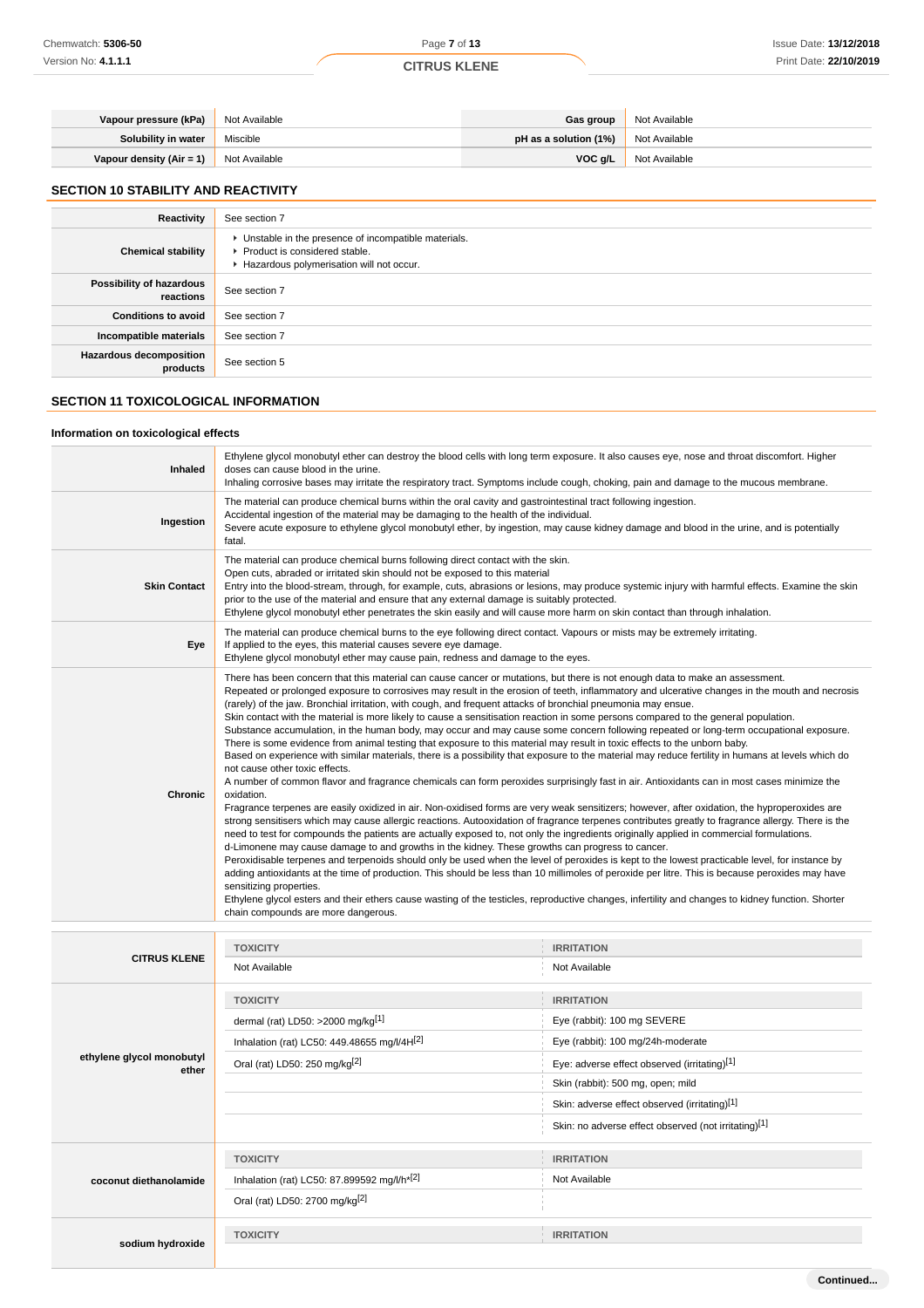|                                                  | Dermal (rabbit) LD50: 1350 mg/kg <sup>[2]</sup>                                                                                                                                                                                             | Eye (rabbit): 0.05 mg/24h SEVERE                                                                                                                                                                                                                                                                                                                                                                                                                                                                                                                                                                                                                                                                                                                                                                                                                                                                                                                                                                                                           |
|--------------------------------------------------|---------------------------------------------------------------------------------------------------------------------------------------------------------------------------------------------------------------------------------------------|--------------------------------------------------------------------------------------------------------------------------------------------------------------------------------------------------------------------------------------------------------------------------------------------------------------------------------------------------------------------------------------------------------------------------------------------------------------------------------------------------------------------------------------------------------------------------------------------------------------------------------------------------------------------------------------------------------------------------------------------------------------------------------------------------------------------------------------------------------------------------------------------------------------------------------------------------------------------------------------------------------------------------------------------|
|                                                  |                                                                                                                                                                                                                                             | Eye (rabbit):1 mg/24h SEVERE                                                                                                                                                                                                                                                                                                                                                                                                                                                                                                                                                                                                                                                                                                                                                                                                                                                                                                                                                                                                               |
|                                                  |                                                                                                                                                                                                                                             | Eye (rabbit):1 mg/30s rinsed-SEVERE                                                                                                                                                                                                                                                                                                                                                                                                                                                                                                                                                                                                                                                                                                                                                                                                                                                                                                                                                                                                        |
|                                                  |                                                                                                                                                                                                                                             | Eye: adverse effect observed (irritating)[1]                                                                                                                                                                                                                                                                                                                                                                                                                                                                                                                                                                                                                                                                                                                                                                                                                                                                                                                                                                                               |
|                                                  |                                                                                                                                                                                                                                             | Skin (rabbit): 500 mg/24h SEVERE                                                                                                                                                                                                                                                                                                                                                                                                                                                                                                                                                                                                                                                                                                                                                                                                                                                                                                                                                                                                           |
|                                                  |                                                                                                                                                                                                                                             | Skin: adverse effect observed (corrosive)[1]                                                                                                                                                                                                                                                                                                                                                                                                                                                                                                                                                                                                                                                                                                                                                                                                                                                                                                                                                                                               |
|                                                  | <b>TOXICITY</b>                                                                                                                                                                                                                             | <b>IRRITATION</b>                                                                                                                                                                                                                                                                                                                                                                                                                                                                                                                                                                                                                                                                                                                                                                                                                                                                                                                                                                                                                          |
|                                                  | Dermal (rabbit) LD50: >5000 mg/kg <sup>[2]</sup>                                                                                                                                                                                            | Eye: no adverse effect observed (not irritating)[1]                                                                                                                                                                                                                                                                                                                                                                                                                                                                                                                                                                                                                                                                                                                                                                                                                                                                                                                                                                                        |
| d-limonene                                       | Oral (rat) LD50: >2000 mg/kg[1]                                                                                                                                                                                                             | Skin (rabbit): 500mg/24h moderate                                                                                                                                                                                                                                                                                                                                                                                                                                                                                                                                                                                                                                                                                                                                                                                                                                                                                                                                                                                                          |
|                                                  |                                                                                                                                                                                                                                             | Skin: no adverse effect observed (not irritating)[1]                                                                                                                                                                                                                                                                                                                                                                                                                                                                                                                                                                                                                                                                                                                                                                                                                                                                                                                                                                                       |
|                                                  | <b>TOXICITY</b>                                                                                                                                                                                                                             | <b>IRRITATION</b>                                                                                                                                                                                                                                                                                                                                                                                                                                                                                                                                                                                                                                                                                                                                                                                                                                                                                                                                                                                                                          |
|                                                  | Oral (rat) LD50: 630 mg/kg <sup>[2]</sup>                                                                                                                                                                                                   | Eyes (rabbit): 1.9 mg                                                                                                                                                                                                                                                                                                                                                                                                                                                                                                                                                                                                                                                                                                                                                                                                                                                                                                                                                                                                                      |
| EDTA tetrasodium salt                            |                                                                                                                                                                                                                                             | Eyes (rabbit):100 mg/24h-moderate                                                                                                                                                                                                                                                                                                                                                                                                                                                                                                                                                                                                                                                                                                                                                                                                                                                                                                                                                                                                          |
|                                                  |                                                                                                                                                                                                                                             | Skin (rabbit):500 mg/24h-moderate                                                                                                                                                                                                                                                                                                                                                                                                                                                                                                                                                                                                                                                                                                                                                                                                                                                                                                                                                                                                          |
|                                                  | <b>TOXICITY</b>                                                                                                                                                                                                                             | <b>IRRITATION</b>                                                                                                                                                                                                                                                                                                                                                                                                                                                                                                                                                                                                                                                                                                                                                                                                                                                                                                                                                                                                                          |
| water                                            | Oral (rat) LD50: >90000 mg/kg <sup>[2]</sup>                                                                                                                                                                                                | Not Available                                                                                                                                                                                                                                                                                                                                                                                                                                                                                                                                                                                                                                                                                                                                                                                                                                                                                                                                                                                                                              |
| Legend:                                          | specified data extracted from RTECS - Register of Toxic Effect of chemical Substances                                                                                                                                                       | 1. Value obtained from Europe ECHA Registered Substances - Acute toxicity 2.* Value obtained from manufacturer's SDS. Unless otherwise                                                                                                                                                                                                                                                                                                                                                                                                                                                                                                                                                                                                                                                                                                                                                                                                                                                                                                     |
|                                                  | ASCC (NZ) SDS<br>vesicles, scaling and thickening of the skin.<br>For ethylene glycol monoalkyl ethers and their acetates (EGMAEs):<br>(EGHE) and their acetates.<br>the predominant urinary metabolites of mono substituted glycol ethers. | NOTE: Changes in kidney, liver, spleen and lungs are observed in animals exposed to high concentrations of this substance by all routes. **<br>The material may cause skin irritation after prolonged or repeated exposure and may produce on contact skin redness, swelling, the production of<br>Typical members of this category are ethylene glycol propylene ether (EGPE), ethylene glycol butyl ether (EGBE) and ethylene glycol hexyl ether<br>EGMAEs are substrates for alcohol dehydrogenase isozyme ADH-3, which catalyzes the conversion of their terminal alcohols to aldehydes<br>(which are transient metabolites). Further, rapid conversion of the aldehydes by aldehyde dehydrogenase produces alkoxyacetic acids, which are<br>Acute Toxicity: Oral LD50 values in rats for all category members range from 739 (EGHE) to 3089 mg/kg bw (EGPE), with values increasing<br>with decreasing molecular weight. Four to six hour acute inhalation toxicity studies were conducted for these chemicals in rats at the highest |
| <b>ETHYLENE GLYCOL</b><br><b>MONOBUTYL ETHER</b> |                                                                                                                                                                                                                                             | vapour concentrations practically achievable. Values range from LC0 > 85 ppm (508 mg/m3) for EGHE, LC50 > 400ppm (2620 mg/m3) for<br>EGBEA to LC50 > 2132 ppm (9061 mg/m3) for EGPE. No lethality was observed for any of these materials under these conditions.                                                                                                                                                                                                                                                                                                                                                                                                                                                                                                                                                                                                                                                                                                                                                                          |

Animal testing showed that exposure to ethylene glycol monobutyl ether resulted in toxicity to both the mother and the embryo. Reproductive effects were thought to be less than that of other monoalkyl ethers of ethylene glycol.

Chronic exposure may cause anaemia, with enlargement and fragility of red blood cells. It is thought that in animals butoxyethanol may cause generalized clotting and bone infarction. In animals, 2-butoxyethanol also increased the rate of some cancers, including liver cancer. For ethylene glycol:

Ethylene glycol is quickly and extensively absorbed throughout the gastrointestinal tract. Limited information suggests that it is also absorbed through the airways; absorption through skin is apparently slow. Following absorption, it is distributed throughout the body. In humans, it is initially metabolized by alcohol dehydrogenase to form glycoaldehyde, which is rapidly converted to glycolic acid and glyoxal. These breakdown products are oxidized to glyoxylate, which may be further metabolized to formic acid, oxalic acid, and glycine. Breakdown of both glycine and formic acid can generate carbon dioxide, which is one of the major elimination products of ethylene glycol. In addition to exhaled carbon dioxide, ethylene glycol is eliminated in the urine as both the parent compound and glycolic acid.

\*Ethoquad C/12 SDS

In a study of dermal application in mice, coconut oil diethanolamine condensate (coconut diethanolamide) increased the incidence of hepatocellular carcinoma and hepatocellular adenoma in males and females, and of hepatoblastoma in males. The incidence of renal tubule adenoma and carcinoma combined was also increased in males. In a study of dermal application in rats, no increase in tumour incidence was observed.

Tumours of the kidney and hepatoblastoma are rare spontaneous neoplasms in experimental animals.

The carcinogenic effects of the coconut oil diethanolamine condensate used in the cancer bioassay may be due to the levels of diethanolamine (18.2%) in the solutions tested.

Mechanistic data are very weak to evaluate the carcinogenic potential of coconut oil diethanolamine condensate per se

According to IARC: Coconut oil diethanolamine condensate is possibly carcinogenic to humans (Group 2B)

**COCONUT DIETHANOLAMIDE** Laboratory testing shows that the fatty acid amide, cocoamide DEA, causes occupational allergic contact dermatitis, and that allergy to this substance is becoming more common.

Alkanolamides are manufactured by condensation of diethanolamine and the methyl ester of long chain fatty acids.

The chemicals in the Fatty Nitrogen Derived (FND) Amides are generally similar in terms of physical and chemical properties, environmental fate and toxicity. Its low acute oral toxicity is well established across all subcategories by the available data and show no apparent organ specific toxicity, mutation, reproductive or developmental defects.

DEA has low acute toxicity if ingested orally or applied on the skin. It can cause moderate skin irritation and severe eye irritation. It may affect sperm production, cause anaemia and damage the liver and kidney. It has not been shown to cause cancer in humans; though there is evidence that it may cause cancer in mice, and damage to the foetus at levels toxic to the mother.

**WARNING:** This substance has been classified by the IARC as Group 2B: Possibly Carcinogenic to Humans. The material may produce moderate eye irritation leading to inflammation. Repeated or prolonged exposure to irritants may produce conjunctivitis.

**SODIUM HYDROXIDE** The material may cause severe skin irritation after prolonged or repeated exposure and may produce on contact skin redness, swelling, the production of vesicles, scaling and thickening of the skin. Repeated exposures may produce severe ulceration.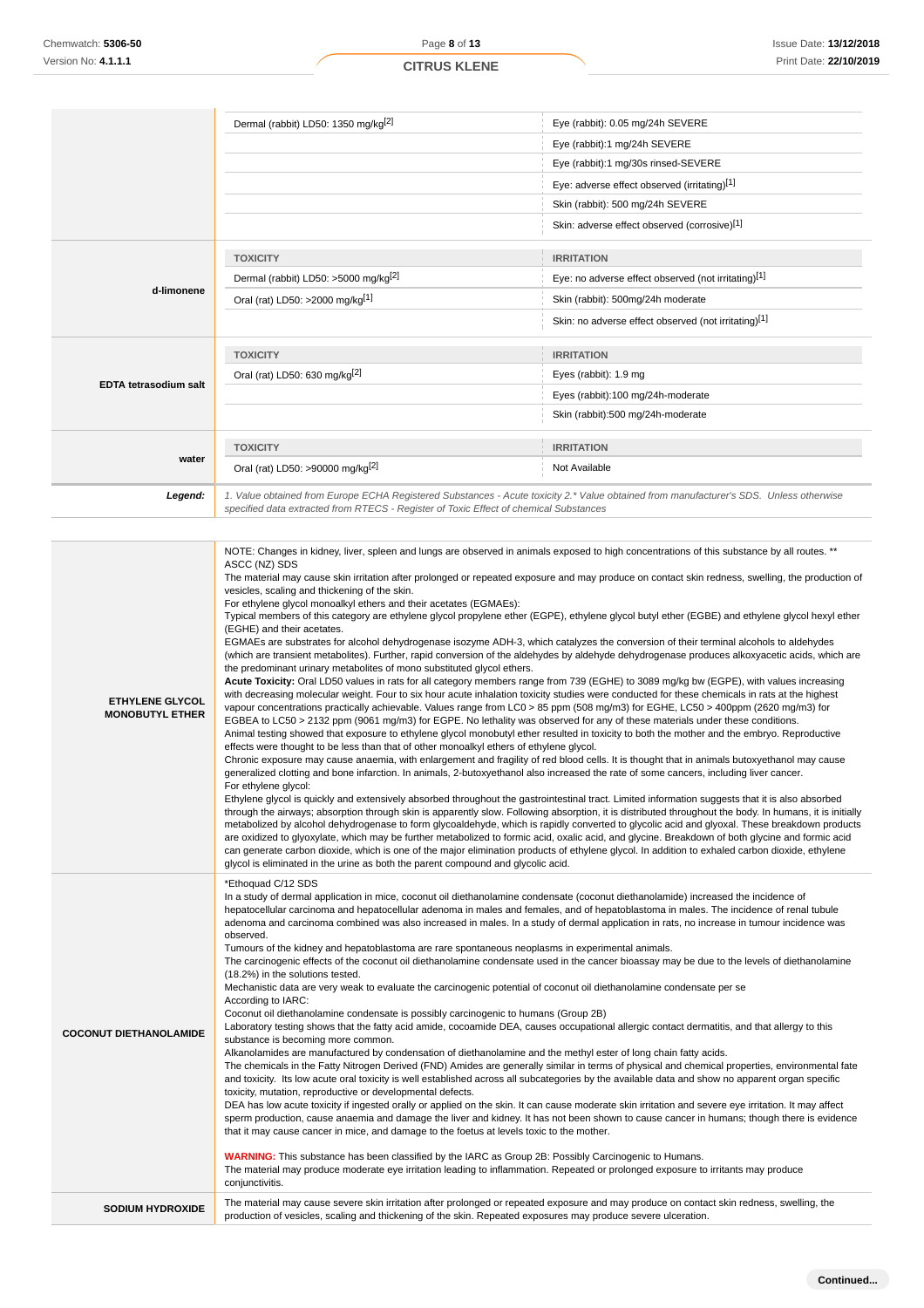| <b>D-LIMONENE</b>                                                                                             | Contact allergies quickly manifest themselves as contact eczema, more rarely as urticaria or Quincke's oedema. The pathogenesis of contact<br>eczema involves a cell-mediated (T lymphocytes) immune reaction of the delayed type. Other allergic skin reactions, e.g. contact urticaria,<br>involve antibody-mediated immune reactions. The significance of the contact allergen is not simply determined by its sensitisation potential: the<br>distribution of the substance and the opportunities for contact with it are equally important. A weakly sensitising substance which is widely<br>distributed can be a more important allergen than one with stronger sensitising potential with which few individuals come into contact. From a<br>clinical point of view, substances are noteworthy if they produce an allergic test reaction in more than 1% of the persons tested.<br>d-Limonene is readily absorbed by inhalation and swallowing. Absorption through the skin is reported to the lower than by inhalation. It is rapidly<br>distributed to different tissues in the body, readily metabolized and eliminated, primary through the urine.<br>Limonene shows low acute toxicity by all three routes in animals. Limonene is a skin irritant in both experimental animals and humans. Limited<br>data is available on the potential to cause eye and airway irritation. Autooxidised products of d-limonene have the potential to sensitise the skin.<br>Adverse reactions to fragrances in perfumes and fragranced cosmetic products include allergic contact dermatitis, irritant contact dermatitis,<br>sensitivity to light, immediate contact reactions, and pigmented contact dermatitis. Airborne and connubial contact dermatitis occurs. Contact<br>allergy is a lifelong condition, so symptoms may occur on re-exposure. Allergic contact dermatitis can be severe and widespread, with significant<br>impairment of quality of life and potential consequences for fitness for work.<br>If the perfume contains a sensitizing component, intolerance to perfumes by inhalation may occur. Symptoms may include general unwellness,<br>coughing, phlegm, wheezing, chest tightness, headache, shortness of breath with exertion, acute respiratory illness, hayfever, asthma and other<br>respiratory diseases. Perfumes can induce excess reactivity of the airway without producing allergy or airway obstruction.<br>Fragrance allergens act as haptens, which are small molecules that cause an immune reaction only when attached to a carrier protein. However,<br>not all sensitizing fragrance chemicals are directly reactive, but some require previous activation. A prehapten is a chemical that itself causes little<br>or no sensitization, but it is transformed into a hapten outside the skin by a chemical reaction (oxidation in air or reaction with light) without the<br>requirement of an enzyme.<br>For prehaptens, it is possible to prevent activation outside the body to a certain extent by different measures, for example, prevention of air<br>exposure during handling and storage of the ingredients and the final product, and by the addition of suitable antioxidants. When antioxidants are<br>used, care should be taken that they will not be activated themselves, and thereby form new sensitisers.<br>Prehaptens: Most terpenes with oxidisable allylic positions can be expected to self-oxidise on air exposure. Depending on the stability of the<br>oxidation products that are formed, the oxidized products will have differing levels of sensitization potential.<br>The substance is classified by IARC as Group 3:<br><b>NOT</b> classifiable as to its carcinogenicity to humans.<br>Evidence of carcinogenicity may be inadequate or limited in animal testing.<br>Monomethyltin chloride, thioglycolate esters, and tall oil ester reaction product:<br>Monomethyltin trichloride (MMTC, CAS RN: 993-16-8), monomethyltin tris[2-ethylhexylmercaptoacetate (MMT (EHTG; MMT (2-EHMA), CAS<br>RN: 57583-34-3), monomethyltin tris[isooctylmercaptoacetate (MMT(IOTG), CAS RN: 54849-38-6) and methyltin reverse ester tallate reaction<br>product (TERP, CAS RNs: 201687-58-3, 201687-57-2, 68442-12-6, 151436-98-5) are considered one category of compounds for mammalian<br>studies via the oral route. The justification for this category is based on structural similarities and the demonstrated rapid conversion of all of the<br>esters to the MMTC when placed in simulated mammalian gastric contents [0.07M HCI] under physiological conditions. For the MMT(EHTG)<br>>90% conversion to MMTC occurred within 0.5 hours. For TERP, 68% of the monomethyltin portion of the compound was converted to MMTC<br>within 1 hour. Thus, MMTC is the appropriate surrogate for mammalian toxicology studies via the oral route.<br>TERP is a reaction product of MMTC and dimethyltin dichloride (DMTC), Na2S, and tall oil fatty acid [a mixture of carboxylic acids, predominantly<br>C-18]. The reaction product is a mixture of carboxylic esters and includes short oligomers of mono/dimethyltins bridged by sulfide groups. |                                 |   |
|---------------------------------------------------------------------------------------------------------------|----------------------------------------------------------------------------------------------------------------------------------------------------------------------------------------------------------------------------------------------------------------------------------------------------------------------------------------------------------------------------------------------------------------------------------------------------------------------------------------------------------------------------------------------------------------------------------------------------------------------------------------------------------------------------------------------------------------------------------------------------------------------------------------------------------------------------------------------------------------------------------------------------------------------------------------------------------------------------------------------------------------------------------------------------------------------------------------------------------------------------------------------------------------------------------------------------------------------------------------------------------------------------------------------------------------------------------------------------------------------------------------------------------------------------------------------------------------------------------------------------------------------------------------------------------------------------------------------------------------------------------------------------------------------------------------------------------------------------------------------------------------------------------------------------------------------------------------------------------------------------------------------------------------------------------------------------------------------------------------------------------------------------------------------------------------------------------------------------------------------------------------------------------------------------------------------------------------------------------------------------------------------------------------------------------------------------------------------------------------------------------------------------------------------------------------------------------------------------------------------------------------------------------------------------------------------------------------------------------------------------------------------------------------------------------------------------------------------------------------------------------------------------------------------------------------------------------------------------------------------------------------------------------------------------------------------------------------------------------------------------------------------------------------------------------------------------------------------------------------------------------------------------------------------------------------------------------------------------------------------------------------------------------------------------------------------------------------------------------------------------------------------------------------------------------------------------------------------------------------------------------------------------------------------------------------------------------------------------------------------------------------------------------------------------------------------------------------------------------------------------------------------------------------------------------------------------------------------------------------------------------------------------------------------------------------------------------------------------------------------------------------------------------------------------------------------------------------------------------------------------------------------------------------------------------------------------------------------------------------------------------------------------------------------------------------------------------------------------------------------------------------------------------------------------------------------------------------------------------------------------------------------------------------------------------------------------------------------------------------------------------------------------------------------------------------------------------------------------------------------------------------------------------------------------------------------------------------------------------------------------------------------------------------------------------------------------------------------------------------------------------------------------------------------------------------------------------------------------------------------------------------------------------------------------------------------------------------------------|---------------------------------|---|
| <b>ETHYLENE GLYCOL</b><br><b>MONOBUTYL ETHER &amp;</b><br><b>COCONUT DIETHANOLAMIDE</b><br>& SODIUM HYDROXIDE | Tumorigenic by RTECS criteria<br>The material may produce severe irritation to the eye causing pronounced inflammation. Repeated or prolonged exposure to irritants may<br>produce conjunctivitis.                                                                                                                                                                                                                                                                                                                                                                                                                                                                                                                                                                                                                                                                                                                                                                                                                                                                                                                                                                                                                                                                                                                                                                                                                                                                                                                                                                                                                                                                                                                                                                                                                                                                                                                                                                                                                                                                                                                                                                                                                                                                                                                                                                                                                                                                                                                                                                                                                                                                                                                                                                                                                                                                                                                                                                                                                                                                                                                                                                                                                                                                                                                                                                                                                                                                                                                                                                                                                                                                                                                                                                                                                                                                                                                                                                                                                                                                                                                                                                                                                                                                                                                                                                                                                                                                                                                                                                                                                                                                                                                                                                                                                                                                                                                                                                                                                                                                                                                                                                                                                         |                                 |   |
| <b>COCONUT DIETHANOLAMIDE</b><br>& WATER                                                                      | No significant acute toxicological data identified in literature search.                                                                                                                                                                                                                                                                                                                                                                                                                                                                                                                                                                                                                                                                                                                                                                                                                                                                                                                                                                                                                                                                                                                                                                                                                                                                                                                                                                                                                                                                                                                                                                                                                                                                                                                                                                                                                                                                                                                                                                                                                                                                                                                                                                                                                                                                                                                                                                                                                                                                                                                                                                                                                                                                                                                                                                                                                                                                                                                                                                                                                                                                                                                                                                                                                                                                                                                                                                                                                                                                                                                                                                                                                                                                                                                                                                                                                                                                                                                                                                                                                                                                                                                                                                                                                                                                                                                                                                                                                                                                                                                                                                                                                                                                                                                                                                                                                                                                                                                                                                                                                                                                                                                                                   |                                 |   |
| <b>COCONUT DIETHANOLAMIDE</b><br>& SODIUM HYDROXIDE                                                           | Asthma-like symptoms may continue for months or even years after exposure to the material ends. This may be due to a non-allergic condition<br>known as reactive airways dysfunction syndrome (RADS) which can occur after exposure to high levels of highly irritating compound. Main<br>criteria for diagnosing RADS include the absence of previous airways disease in a non-atopic individual, with sudden onset of persistent<br>asthma-like symptoms within minutes to hours of a documented exposure to the irritant. Other criteria for diagnosis of RADS include a reversible<br>airflow pattern on lung function tests, moderate to severe bronchial hyperreactivity on methacholine challenge testing, and the lack of minimal<br>lymphocytic inflammation, without eosinophilia. RADS (or asthma) following an irritating inhalation is an infrequent disorder with rates related to<br>the concentration of and duration of exposure to the irritating substance. On the other hand, industrial bronchitis is a disorder that occurs as a<br>result of exposure due to high concentrations of irritating substance (often particles) and is completely reversible after exposure ceases. The<br>disorder is characterized by difficulty breathing, cough and mucus production.                                                                                                                                                                                                                                                                                                                                                                                                                                                                                                                                                                                                                                                                                                                                                                                                                                                                                                                                                                                                                                                                                                                                                                                                                                                                                                                                                                                                                                                                                                                                                                                                                                                                                                                                                                                                                                                                                                                                                                                                                                                                                                                                                                                                                                                                                                                                                                                                                                                                                                                                                                                                                                                                                                                                                                                                                                                                                                                                                                                                                                                                                                                                                                                                                                                                                                                                                                                                                                                                                                                                                                                                                                                                                                                                                                                                                                                                                                                                |                                 |   |
| <b>Acute Toxicity</b>                                                                                         | ×                                                                                                                                                                                                                                                                                                                                                                                                                                                                                                                                                                                                                                                                                                                                                                                                                                                                                                                                                                                                                                                                                                                                                                                                                                                                                                                                                                                                                                                                                                                                                                                                                                                                                                                                                                                                                                                                                                                                                                                                                                                                                                                                                                                                                                                                                                                                                                                                                                                                                                                                                                                                                                                                                                                                                                                                                                                                                                                                                                                                                                                                                                                                                                                                                                                                                                                                                                                                                                                                                                                                                                                                                                                                                                                                                                                                                                                                                                                                                                                                                                                                                                                                                                                                                                                                                                                                                                                                                                                                                                                                                                                                                                                                                                                                                                                                                                                                                                                                                                                                                                                                                                                                                                                                                          | Carcinogenicity                 | ✔ |
| <b>Skin Irritation/Corrosion</b>                                                                              | ✔                                                                                                                                                                                                                                                                                                                                                                                                                                                                                                                                                                                                                                                                                                                                                                                                                                                                                                                                                                                                                                                                                                                                                                                                                                                                                                                                                                                                                                                                                                                                                                                                                                                                                                                                                                                                                                                                                                                                                                                                                                                                                                                                                                                                                                                                                                                                                                                                                                                                                                                                                                                                                                                                                                                                                                                                                                                                                                                                                                                                                                                                                                                                                                                                                                                                                                                                                                                                                                                                                                                                                                                                                                                                                                                                                                                                                                                                                                                                                                                                                                                                                                                                                                                                                                                                                                                                                                                                                                                                                                                                                                                                                                                                                                                                                                                                                                                                                                                                                                                                                                                                                                                                                                                                                          | Reproductivity                  | × |
| <b>Serious Eye Damage/Irritation</b>                                                                          | ✔                                                                                                                                                                                                                                                                                                                                                                                                                                                                                                                                                                                                                                                                                                                                                                                                                                                                                                                                                                                                                                                                                                                                                                                                                                                                                                                                                                                                                                                                                                                                                                                                                                                                                                                                                                                                                                                                                                                                                                                                                                                                                                                                                                                                                                                                                                                                                                                                                                                                                                                                                                                                                                                                                                                                                                                                                                                                                                                                                                                                                                                                                                                                                                                                                                                                                                                                                                                                                                                                                                                                                                                                                                                                                                                                                                                                                                                                                                                                                                                                                                                                                                                                                                                                                                                                                                                                                                                                                                                                                                                                                                                                                                                                                                                                                                                                                                                                                                                                                                                                                                                                                                                                                                                                                          | <b>STOT - Single Exposure</b>   | × |
| <b>Respiratory or Skin</b><br>sensitisation                                                                   | ✔                                                                                                                                                                                                                                                                                                                                                                                                                                                                                                                                                                                                                                                                                                                                                                                                                                                                                                                                                                                                                                                                                                                                                                                                                                                                                                                                                                                                                                                                                                                                                                                                                                                                                                                                                                                                                                                                                                                                                                                                                                                                                                                                                                                                                                                                                                                                                                                                                                                                                                                                                                                                                                                                                                                                                                                                                                                                                                                                                                                                                                                                                                                                                                                                                                                                                                                                                                                                                                                                                                                                                                                                                                                                                                                                                                                                                                                                                                                                                                                                                                                                                                                                                                                                                                                                                                                                                                                                                                                                                                                                                                                                                                                                                                                                                                                                                                                                                                                                                                                                                                                                                                                                                                                                                          | <b>STOT - Repeated Exposure</b> | × |

# **SECTION 12 ECOLOGICAL INFORMATION**

## **Toxicity**

| <b>CITRUS KLENE</b>                | <b>ENDPOINT</b>  | <b>TEST DURATION (HR)</b> | <b>SPECIES</b>                | <b>VALUE</b>     | <b>SOURCE</b>    |
|------------------------------------|------------------|---------------------------|-------------------------------|------------------|------------------|
|                                    | Not<br>Available | Not Available             | Not Available                 | Not<br>Available | Not<br>Available |
| ethylene glycol monobutyl<br>ether | <b>ENDPOINT</b>  | <b>TEST DURATION (HR)</b> | <b>SPECIES</b>                | <b>VALUE</b>     | <b>SOURCE</b>    |
|                                    | <b>LC50</b>      | 96                        | Fish                          | 1-700mg/L        | $\overline{2}$   |
|                                    | <b>EC50</b>      | 48                        | Crustacea                     | ca.1-800mg/L     | $\overline{2}$   |
|                                    | EC50             | 72                        | Algae or other aquatic plants | 1-840mg/L        | $\overline{2}$   |
|                                    | <b>NOEC</b>      | 24                        | Crustacea                     | $>1$ -mg/L       | 2                |

**Mutagenicity X Aspiration Hazard** 

**Legend:**  $\mathbf{X}$  – Data either not available or does not fill the criteria for classification

– Data available to make classification

 $\pmb{\times}$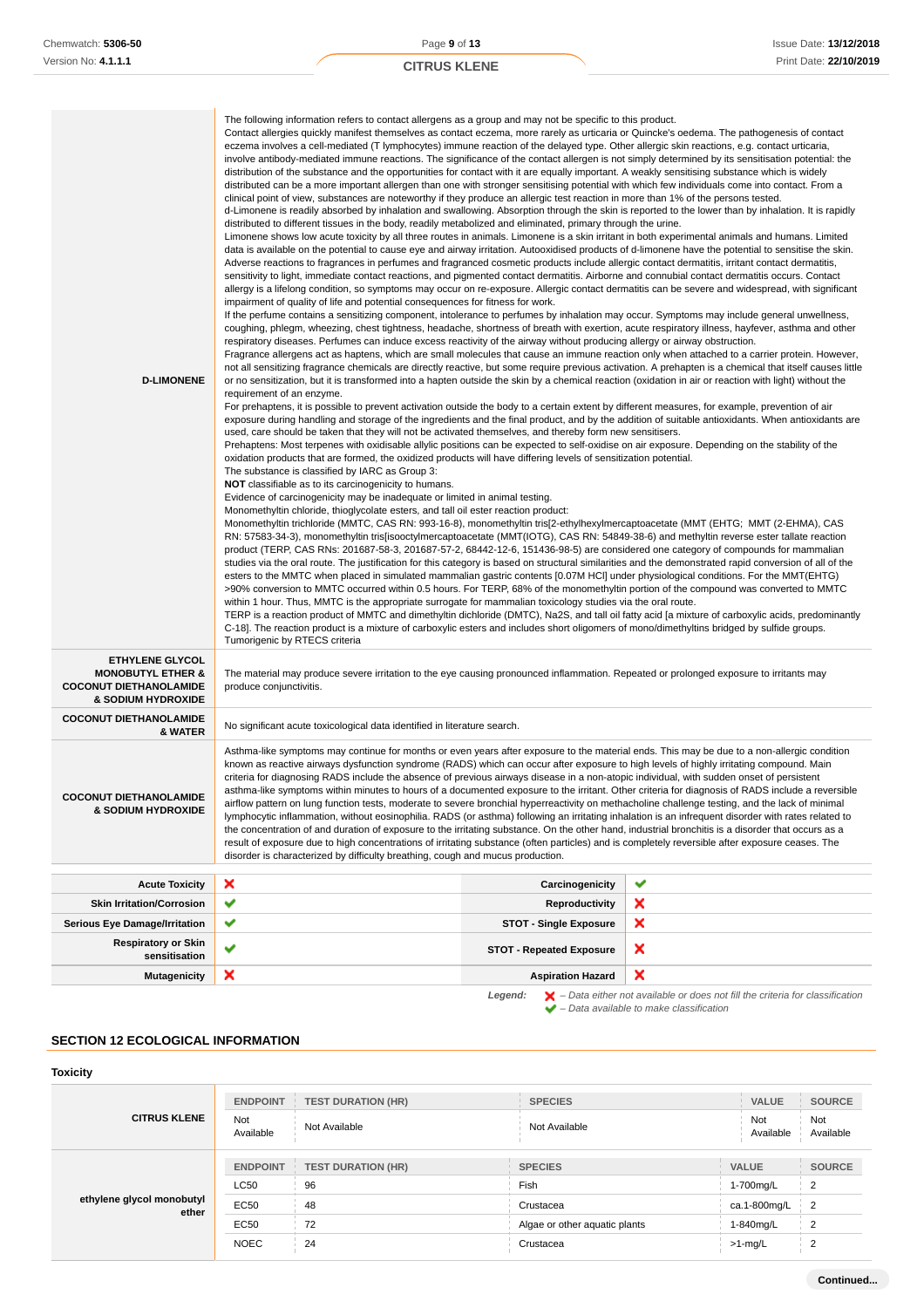|                              | <b>ENDPOINT</b> | <b>TEST DURATION (HR)</b> | <b>SPECIES</b>                                                                                                                                                                                                                                                                           |              | VALUE         | <b>SOURCE</b>           |
|------------------------------|-----------------|---------------------------|------------------------------------------------------------------------------------------------------------------------------------------------------------------------------------------------------------------------------------------------------------------------------------------|--------------|---------------|-------------------------|
|                              | <b>LC50</b>     | 96                        | Fish                                                                                                                                                                                                                                                                                     |              | 2.52mg/L      | 1                       |
|                              | EC50            | 48                        | Crustacea<br>2.25mg/L                                                                                                                                                                                                                                                                    |              |               | $\mathbf{1}$            |
| coconut diethanolamide       | <b>EC50</b>     | 72                        | Algae or other aquatic plants                                                                                                                                                                                                                                                            |              | $=2.2$ mg/L   | $\mathbf{1}$            |
|                              | EC <sub>0</sub> | 96                        | Algae or other aquatic plants<br>1mg/L                                                                                                                                                                                                                                                   |              |               | $\overline{1}$          |
|                              | <b>NOEC</b>     | 504                       | Crustacea                                                                                                                                                                                                                                                                                |              | $=0.07$ mg/L  | $\overline{1}$          |
|                              | <b>ENDPOINT</b> | <b>TEST DURATION (HR)</b> | <b>SPECIES</b>                                                                                                                                                                                                                                                                           |              | VALUE         | <b>SOURCE</b>           |
|                              | LC50            | 96                        | Fish                                                                                                                                                                                                                                                                                     |              | 125mg/L       | 4                       |
| sodium hydroxide             | <b>EC50</b>     | 48                        | Crustacea                                                                                                                                                                                                                                                                                |              | 40.4mg/L      | $\overline{2}$          |
|                              | <b>EC50</b>     | 96                        | Algae or other aquatic plants                                                                                                                                                                                                                                                            |              | 3180000mg/L   | 3                       |
|                              | <b>NOEC</b>     | 96                        | Fish                                                                                                                                                                                                                                                                                     |              | 56mg/L        | 4                       |
|                              | <b>ENDPOINT</b> | <b>TEST DURATION (HR)</b> | <b>SPECIES</b>                                                                                                                                                                                                                                                                           |              | VALUE         | SOURCE                  |
|                              | <b>LC50</b>     | 96                        | Fish                                                                                                                                                                                                                                                                                     | 0.199mg/L    |               | 3                       |
| d-limonene                   | EC50            | 48                        | Crustacea                                                                                                                                                                                                                                                                                | 0.307mg/L    |               | 2                       |
|                              | EC50            | 96                        | Algae or other aquatic plants                                                                                                                                                                                                                                                            |              | 0.212mg/L     | 3                       |
|                              | <b>NOEC</b>     | 504                       | Crustacea                                                                                                                                                                                                                                                                                |              | $0.05$ mg/L   | $\overline{\mathbf{c}}$ |
|                              | <b>ENDPOINT</b> | <b>TEST DURATION (HR)</b> | <b>SPECIES</b>                                                                                                                                                                                                                                                                           |              | <b>VALUE</b>  | <b>SOURCE</b>           |
|                              | LC50            | 96                        | Fish                                                                                                                                                                                                                                                                                     |              | 1-592mg/L     | $\overline{2}$          |
|                              | <b>EC50</b>     | 48                        | Crustacea                                                                                                                                                                                                                                                                                |              | 140mg/L       | $\overline{\mathbf{c}}$ |
| <b>EDTA tetrasodium salt</b> | EC50            | 72                        | Algae or other aquatic plants                                                                                                                                                                                                                                                            | $=1.01$ mg/L |               | $\mathbf{1}$            |
|                              | EC10            | 72                        | Algae or other aquatic plants                                                                                                                                                                                                                                                            | $=0.48$ mg/L |               | $\mathbf{1}$            |
|                              | <b>NOEC</b>     | 71                        | Algae or other aquatic plants                                                                                                                                                                                                                                                            |              | 0.0003802mg/L | $\overline{4}$          |
|                              | <b>ENDPOINT</b> | <b>TEST DURATION (HR)</b> | <b>SPECIES</b>                                                                                                                                                                                                                                                                           |              | VALUE         | <b>SOURCE</b>           |
| water                        | LC50            | 96                        | Fish                                                                                                                                                                                                                                                                                     |              | 897.520mg/L   | 3                       |
|                              | EC50            | 96                        | Algae or other aquatic plants                                                                                                                                                                                                                                                            |              | 8768.874mg/L  | 3                       |
| Legend:                      |                 |                           | Extracted from 1. IUCLID Toxicity Data 2. Europe ECHA Registered Substances - Ecotoxicological Information - Aquatic Toxicity 3. EPIWIN Suite<br>V3.12 (QSAR) - Aquatic Toxicity Data (Estimated) 4. US EPA, Ecotox database - Aquatic Toxicity Data 5. ECETOC Aquatic Hazard Assessment |              |               |                         |

Data 6. NITE (Japan) - Bioconcentration Data 7. METI (Japan) - Bioconcentration Data 8. Vendor Data

Toxic to aquatic organisms, may cause long-term adverse effects in the aquatic environment.

Do NOT allow product to come in contact with surface waters or to intertidal areas below the mean high water mark. Do not contaminate water when cleaning equipment or disposing of equipment wash-waters.

Wastes resulting from use of the product must be disposed of on site or at approved waste sites.

Prevent, by any means available, spillage from entering drains or water courses.

## **Persistence and degradability**

| Ingredient                      | Persistence: Water/Soil     | Persistence: Air              |
|---------------------------------|-----------------------------|-------------------------------|
| ethylene glycol monobutyl ether | LOW (Half-life $=$ 56 days) | LOW (Half-life $= 1.37$ days) |
| sodium hydroxide                | LOW                         | LOW                           |
| d-limonene                      | <b>HIGH</b>                 | <b>HIGH</b>                   |
| water                           | LOW                         | LOW                           |

### **Bioaccumulative potential**

| Ingredient                      | <b>Bioaccumulation</b>    |
|---------------------------------|---------------------------|
| ethylene glycol monobutyl ether | LOW (BCF = $2.51$ )       |
| sodium hydroxide                | LOW (LogKOW = $-3.8796$ ) |
| d-limonene                      | $HIGH (LogKOW = 4.8275)$  |
| water                           | LOW (LogKOW = $-1.38$ )   |

### **Mobility in soil**

| Ingredient                      | <b>Mobility</b>      |
|---------------------------------|----------------------|
| ethylene glycol monobutyl ether | $HIGH (KOC = 1)$     |
| sodium hydroxide                | LOW ( $KOC = 14.3$ ) |
| d-limonene                      | LOW ( $KOC = 1324$ ) |
| water                           | LOW ( $KOC = 14.3$ ) |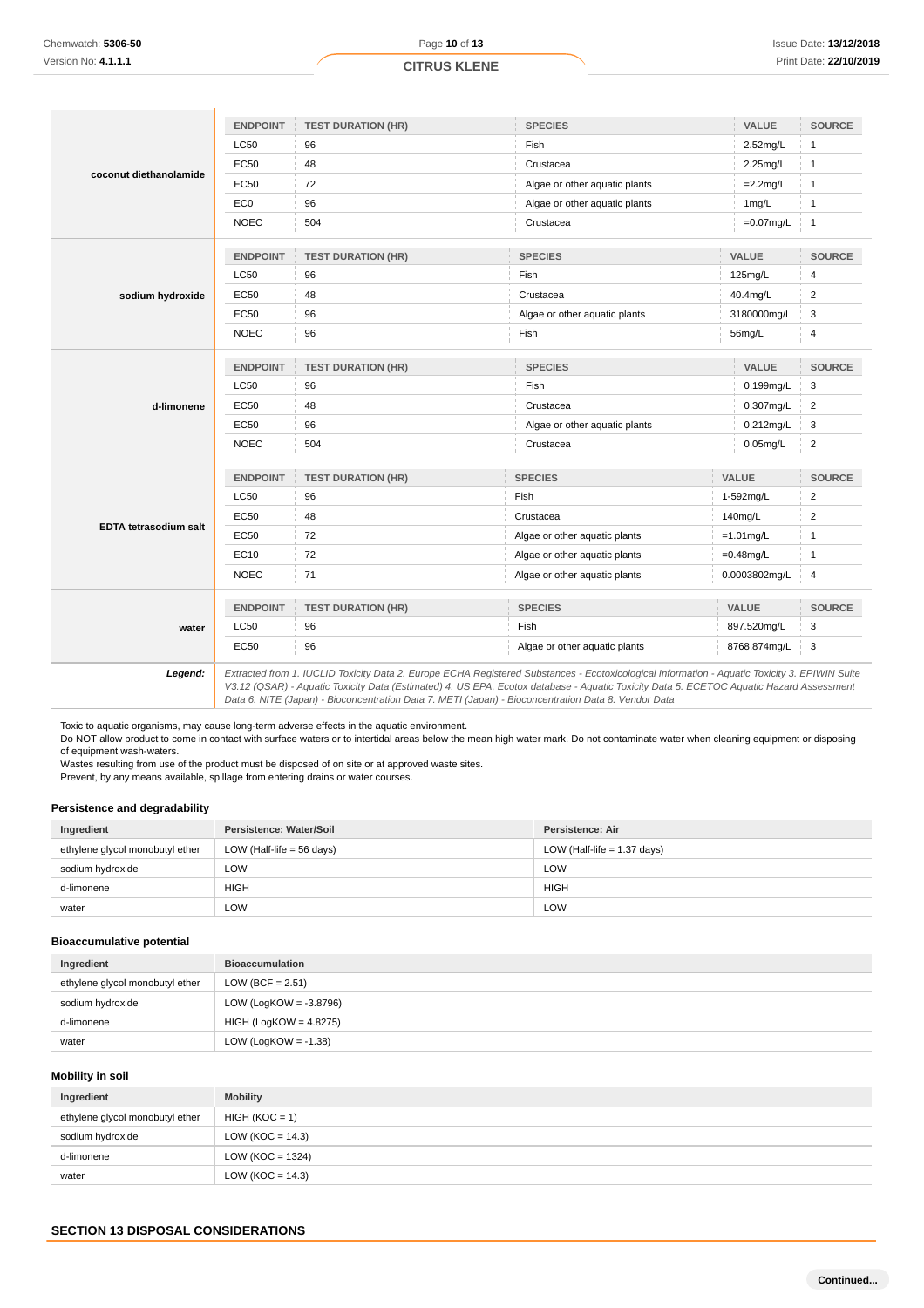### **Waste treatment methods**

|                              | • Containers may still present a chemical hazard/ danger when empty.<br>▶ Return to supplier for reuse/ recycling if possible.<br>Otherwise:                                                                                                                                     |
|------------------------------|----------------------------------------------------------------------------------------------------------------------------------------------------------------------------------------------------------------------------------------------------------------------------------|
|                              | If container can not be cleaned sufficiently well to ensure that residuals do not remain or if the container cannot be used to store the same                                                                                                                                    |
|                              | product, then puncture containers, to prevent re-use, and bury at an authorised landfill.                                                                                                                                                                                        |
|                              | ► Where possible retain label warnings and SDS and observe all notices pertaining to the product.                                                                                                                                                                                |
| Product / Packaging disposal | Recycle wherever possible.                                                                                                                                                                                                                                                       |
|                              | ► Consult manufacturer for recycling options or consult local or regional waste management authority for disposal if no suitable treatment or<br>disposal facility can be identified.                                                                                            |
|                              | Treat and neutralise at an approved treatment plant.                                                                                                                                                                                                                             |
|                              | ▶ Treatment should involve: Neutralisation with suitable dilute acid followed by: burial in a land-fill specifically licensed to accept chemical and /<br>or pharmaceutical wastes or Incineration in a licensed apparatus (after admixture with suitable combustible material). |
|                              | ▶ Decontaminate empty containers. Observe all label safeguards until containers are cleaned and destroyed.                                                                                                                                                                       |

## **SECTION 14 TRANSPORT INFORMATION**

# **Labels Required**



### **Land transport (ADG)**

| <b>UN number</b>             | 1760                                                    |  |
|------------------------------|---------------------------------------------------------|--|
| UN proper shipping name      | CORROSIVE LIQUID, N.O.S. (contains sodium hydroxide)    |  |
| Transport hazard class(es)   | Class<br>8<br>Not Applicable<br>Subrisk                 |  |
| Packing group                | $\mathbf{III}$                                          |  |
| <b>Environmental hazard</b>  | Environmentally hazardous                               |  |
| Special precautions for user | Special provisions<br>223 274<br>5L<br>Limited quantity |  |

# **Air transport (ICAO-IATA / DGR)**

| <b>UN number</b>             | 1760                                                                                                                                                                         |                                                                                                             |                                                         |  |
|------------------------------|------------------------------------------------------------------------------------------------------------------------------------------------------------------------------|-------------------------------------------------------------------------------------------------------------|---------------------------------------------------------|--|
| UN proper shipping name      | Corrosive liquid, n.o.s. * (contains sodium hydroxide)                                                                                                                       |                                                                                                             |                                                         |  |
| Transport hazard class(es)   | <b>ICAO/IATA Class</b><br>ICAO / IATA Subrisk<br><b>ERG Code</b>                                                                                                             | 8<br>Not Applicable<br>8L                                                                                   |                                                         |  |
| Packing group                | Ш                                                                                                                                                                            |                                                                                                             |                                                         |  |
| <b>Environmental hazard</b>  | Environmentally hazardous                                                                                                                                                    |                                                                                                             |                                                         |  |
| Special precautions for user | Special provisions<br>Cargo Only Packing Instructions<br>Cargo Only Maximum Qty / Pack<br>Passenger and Cargo Packing Instructions<br>Passenger and Cargo Maximum Qty / Pack | Passenger and Cargo Limited Quantity Packing Instructions<br>Passenger and Cargo Limited Maximum Qty / Pack | A3 A803<br>856<br>60L<br>852<br>5L<br>Y841<br>1 L<br>L. |  |

## **Sea transport (IMDG-Code / GGVSee)**

| UN number                  | 1760                                                 |  |
|----------------------------|------------------------------------------------------|--|
| UN proper shipping name    | CORROSIVE LIQUID, N.O.S. (contains sodium hydroxide) |  |
| Transport hazard class(es) | IMDG Class<br>8<br>IMDG Subrisk Not Applicable       |  |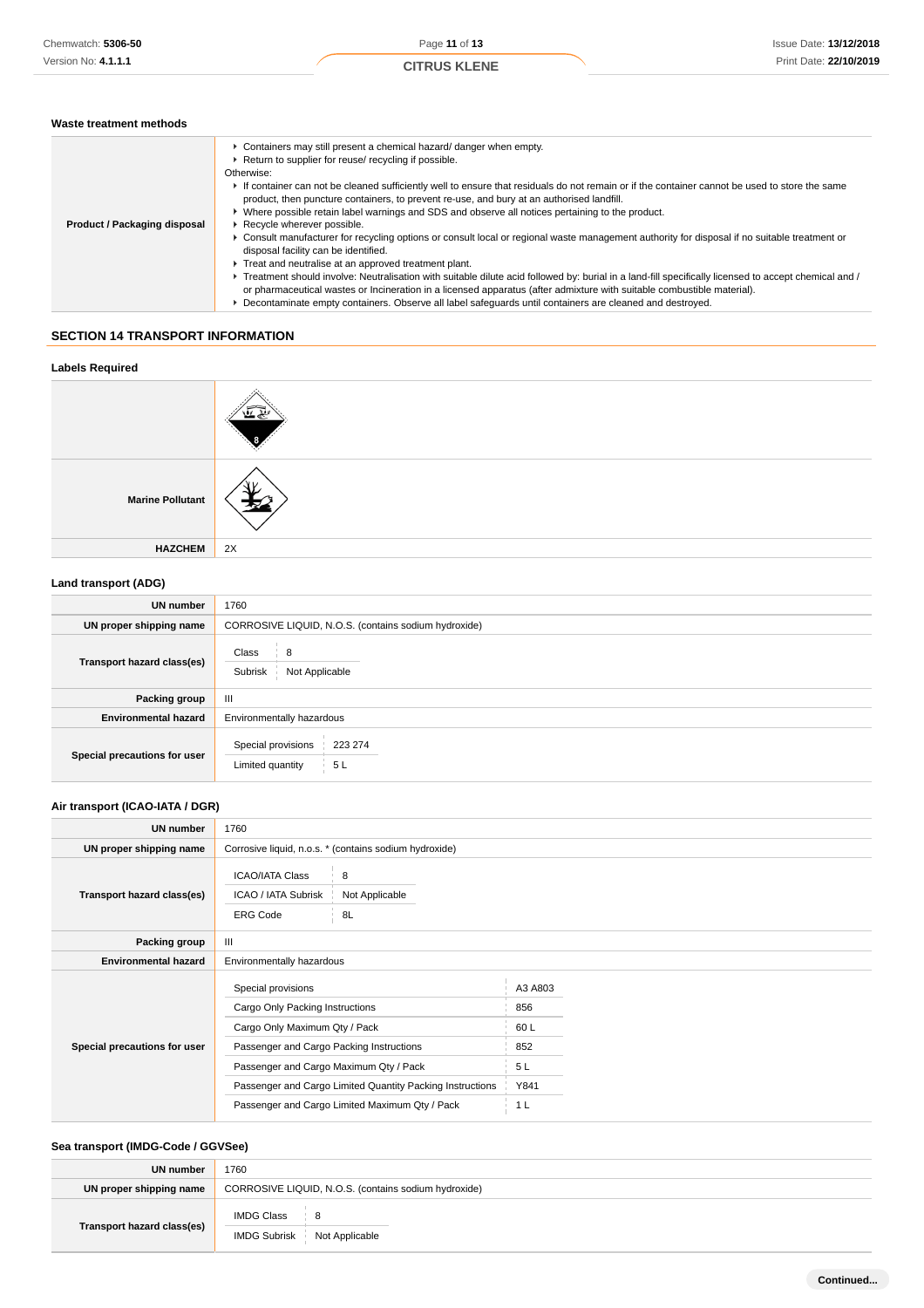| Packing group                | Ш                                                                                          |  |
|------------------------------|--------------------------------------------------------------------------------------------|--|
| <b>Environmental hazard</b>  | <b>Marine Pollutant</b>                                                                    |  |
| Special precautions for user | $F-A$ , S-B<br><b>EMS Number</b><br>Special provisions<br>223 274<br>Limited Quantities 5L |  |

**Transport in bulk according to Annex II of MARPOL and the IBC code**

Not Applicable

### **SECTION 15 REGULATORY INFORMATION**

### **Safety, health and environmental regulations / legislation specific for the substance or mixture**

#### **ETHYLENE GLYCOL MONOBUTYL ETHER IS FOUND ON THE FOLLOWING REGULATOR**

Australia Dangerous Goods Code (ADG Code) - Dangerous Goods List Australia Dangerous Goods Code (ADG Code) - List of Emergency Action Codes Australia Exposure Standards

Australia Hazardous Chemical Information System (HCIS) - Hazardous Chemicals Australia Inventory of Chemical Substances (AICS)

Australia Standard for the Uniform Scheduling of Medicines and Poisons (SUSMP) - Part 2, Section Seven - Appendix I

Australia Standard for the Uniform Scheduling of Medicines and Poisons (SUSMP) - Schedule 6

#### **COCONUT DIETHANOLAMIDE IS FOUND ON THE FOLLOWING REGULATORY LISTS**

Australia Dangerous Goods Code (ADG Code) - Dangerous Goods List

Australia Dangerous Goods Code (ADG Code) - List of Emergency Action Codes Australia Inventory of Chemical Substances (AICS)

International Agency for Research on Cancer (IARC) - Agents Classified by the IARC Monographs

#### **SODIUM HYDROXIDE IS FOUND ON THE FOLLOWING REGULATORY LISTS**

Australia Dangerous Goods Code (ADG Code) - Dangerous Goods List Australia Dangerous Goods Code (ADG Code) - List of Emergency Action Codes Australia Exposure Standards

Australia Hazardous Chemical Information System (HCIS) - Hazardous Chemicals Australia Inventory of Chemical Substances (AICS)

Australia Standard for the Uniform Scheduling of Medicines and Poisons (SUSMP) - Schedule 5

#### **D-LIMONENE IS FOUND ON THE FOLLOWING REGULATORY LISTS**

Australia Dangerous Goods Code (ADG Code) - Dangerous Goods List Australia Dangerous Goods Code (ADG Code) - List of Emergency Action Codes Australia Hazardous Chemical Information System (HCIS) - Hazardous Chemicals Australia Inventory of Chemical Substances (AICS)

Australia Standard for the Uniform Scheduling of Medicines and Poisons (SUSMP) - Appendix B (Part 3)

GESAMP/EHS Composite List - GESAMP Hazard Profiles

### **EDTA TETRASODIUM SALT IS FOUND ON THE FOLLOWING REGULATORY LISTS**

Australia Hazardous Chemical Information System (HCIS) - Hazardous Chemicals Australia Inventory of Chemical Substances (AICS)

Australia Standard for the Uniform Scheduling of Medicines and Poisons (SUSMP) - Schedule 4

#### **WATER IS FOUND ON THE FOLLOWING REGULATORY LISTS**

| ≀Y LISTS                                                                                         |  |
|--------------------------------------------------------------------------------------------------|--|
| GESAMP/EHS Composite List - GESAMP Hazard Profiles                                               |  |
| IMO IBC Code Chapter 17: Summary of minimum requirements                                         |  |
| IMO MARPOL 73/78 (Annex II) - List of Other Liquid Substances                                    |  |
| International Agency for Research on Cancer (IARC) - Agents Classified by the IARC<br>Monographs |  |
| International Air Transport Association (IATA) Dangerous Goods Regulations                       |  |
| International Maritime Dangerous Goods Requirements (IMDG Code)                                  |  |
| United Nations Recommendations on the Transport of Dangerous Goods Model<br>Regulations          |  |

International Air Transport Association (IATA) Dangerous Goods Regulations International Maritime Dangerous Goods Requirements (IMDG Code) United Nations Recommendations on the Transport of Dangerous Goods Model Regulations

Australia Standard for the Uniform Scheduling of Medicines and Poisons (SUSMP) - Schedule 6

GESAMP/EHS Composite List - GESAMP Hazard Profiles

IMO IBC Code Chapter 17: Summary of minimum requirements

IMO Provisional Categorization of Liquid Substances - List 3: (Trade-named) mixtures containing at least 99% by weight of components already assessed by IMO, presenting safety hazards

International Air Transport Association (IATA) Dangerous Goods Regulations

International Maritime Dangerous Goods Requirements (IMDG Code)

United Nations Recommendations on the Transport of Dangerous Goods Model Regulations

IMO IBC Code Chapter 17: Summary of minimum requirements IMO MARPOL (Annex II) - List of Noxious Liquid Substances Carried in Bulk International Agency for Research on Cancer (IARC) - Agents Classified by the IARC Monographs

International Air Transport Association (IATA) Dangerous Goods Regulations International Maritime Dangerous Goods Requirements (IMDG Code) United Nations Recommendations on the Transport of Dangerous Goods Model **Regulations** 

GESAMP/EHS Composite List - GESAMP Hazard Profiles IMO IBC Code Chapter 17: Summary of minimum requirements IMO MARPOL (Annex II) - List of Noxious Liquid Substances Carried in Bulk

Australia Inventory of Chemical Substances (AICS) **IMO IBC Code Chapter 18:** List of products to which the Code does not apply

**Continued...**

#### **National Inventory Status**

| <b>National Inventory</b>     | <b>Status</b>                                                                                                            |
|-------------------------------|--------------------------------------------------------------------------------------------------------------------------|
| Australia - AICS              | Yes                                                                                                                      |
| Canada - DSL                  | Yes                                                                                                                      |
| Canada - NDSL                 | No (coconut diethanolamide; water; d-limonene; ethylene glycol monobutyl ether; EDTA tetrasodium salt; sodium hydroxide) |
| China - IECSC                 | Yes                                                                                                                      |
| Europe - EINEC / ELINCS / NLP | Yes                                                                                                                      |
| Japan - ENCS                  | Yes                                                                                                                      |
| Korea - KECI                  | Yes                                                                                                                      |
| New Zealand - NZIoC           | Yes                                                                                                                      |